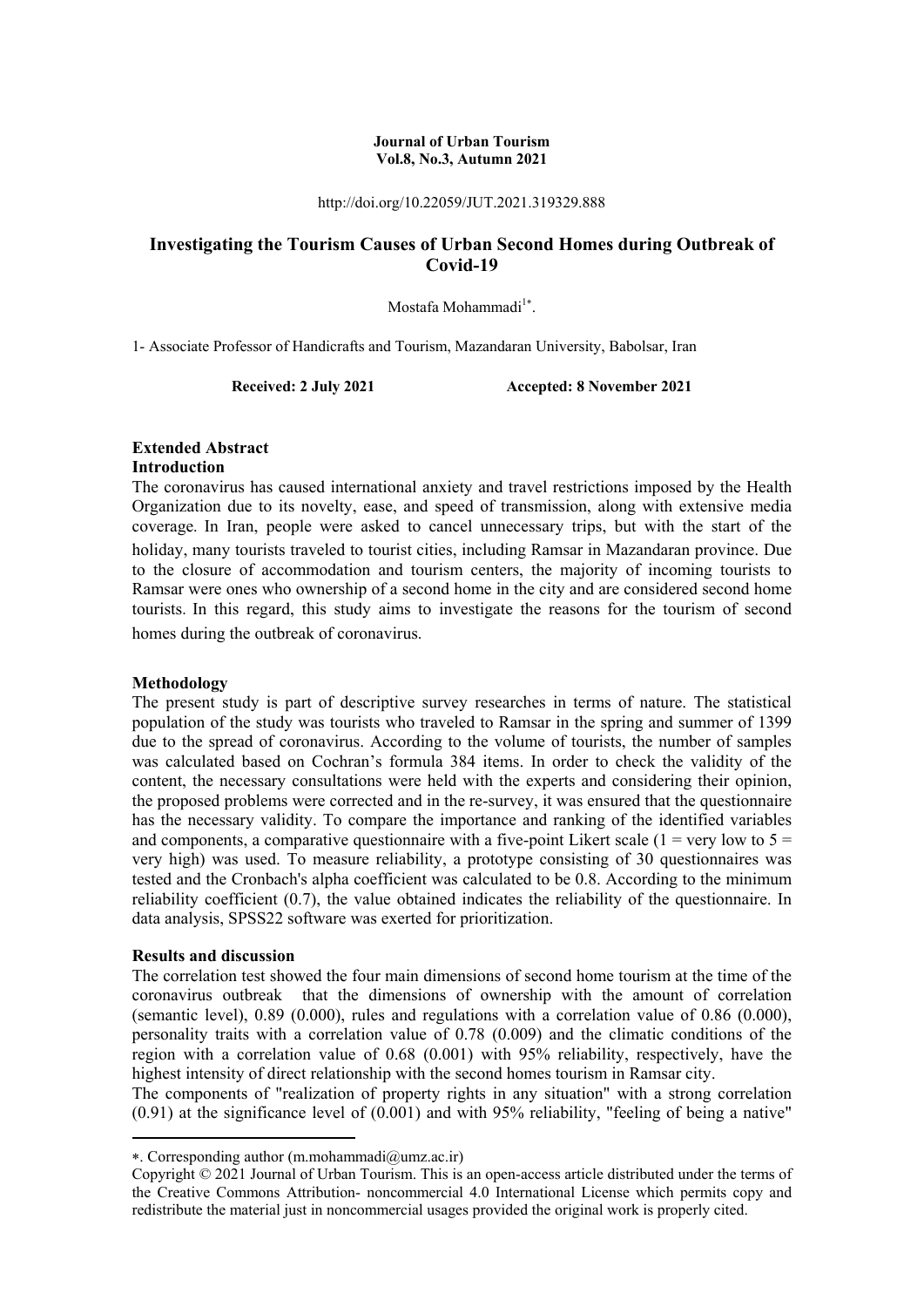with a strong correlation (0.89) at the level of significance (0.000) and 95% reliability, "public facilities similar to the local community" with a strong correlation (0.87) at the significance level of (0.002) and 95% reliability, "vehicle ownership and ease of transportation" with a correlation intensity  $(0.82)$  at a significant level of  $(0.000)$  and 95% reliability have the highest impact on the ownership factor, respectively.

Components of "no government ban on travel" with a strong correlation (0.80) at the significance level of (0.000) and 95% reliability, "failure to set rules and regulations to prevent travel" with a strong correlation (0.79) at the significance level of (0.004) and 95% reliability, "lack of complete quarantine of cities and villages" with a strong correlation (0.77) at the significance level of (0.017) and with 95% reliability, "non-imposition of fines for unnecessary trips" with a strong correlation  $(0.74)$  at the significance level of  $(0.004)$  and 95% reliability, respectively, have the highest impact on the factor of rules and regulations.

The components of "escape from the monotony and daily life" with a correlation intensity (0.75) at the significance level of (0.029) and with 95% reliability, "extending the quarantine period and leisure use" with a strong correlation  $(0.73)$  at the significance level of  $(0.000)$  and with 95% reliability, "risk-taking and risk acceptance" with a strong correlation (0.70) at the significance level of  $(0.011)$  and 95% reliability, "escape from urban pollution and high-risk centers" with a strong correlation (0.68) at the level of significance (0.000) and 95% reliability, "belonging to place" with a strong correlation (0.61) at the significance level of (0.009) and 95% reliability, "acquisition of mental and physical fitness" with the intensity of correlation (0.58) at the significance level of (0.010) and 95% reliability have the highest impact on the factor of personality traits, respectively.

Components of "the existence of attractions" with a strong correlation (0.70) at the significance level of (0.000) and 95% reliability, "natural landscapes" with a strong correlation (0.68) at the significance level of (0.011) and 95% reliability, "environmental calm" with a strong correlation (0.59) at the significance level of (0.005) and 95% reliability, "suitable climate" with the intensity of correlation (0.54) at the significance level of (0.003) and 95% reliability, respectively, have the highest impact on the climatic conditions.

## **Conclusion**

The traffic of non-native cars in different cities and villages of this province, especially in Ramsar city, shows the high number of second homes in this area. Although second homes and the presence of tourists have led to economic prosperity and job creation, in times of crisis such as the recent one, the necessary training should be provided to the host community and tourists and second homeowners, as well as emergency laws. We need to think about projects in which the tourists have a share in the costs and problems made by tourism in the region. Establishing laws and regulations that are restrictive and commensurate with sudden crises, although in the short term will cause a decline in tourism and economic problems for business owners in the field of tourism, it is vital so, in the future, leads the tourism industry to grow and prosper to host communities. Moreover, healthy and educated tourists need to have a good time enjoying themselves and others away from worries.

**Keywords:** Covid-19, Urban Tourism, Urban Second Home, Ramsar.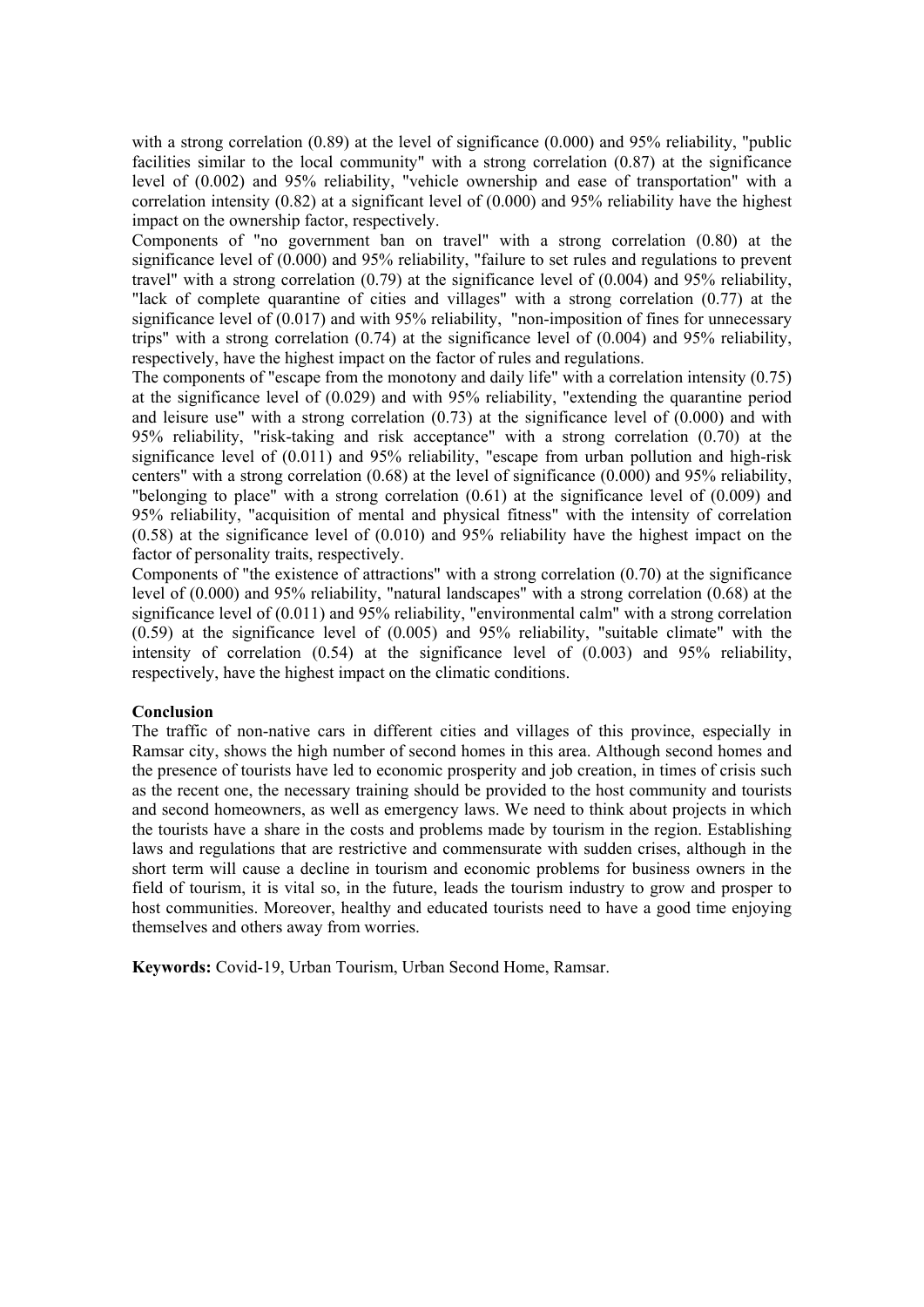# **فصلنامه گردشگري شهري، دورة ،8 شمارة ،3 پاييز 1400 صص. 63-78**

http://doi.org/10.22059/JUT.2021.319329.888

# **بررسي علل گردشگري خانههاي دوم شهري در ايام شيوع كوويد- 19**

**-** دانشيار صنايعدستي و گردشگري، دانشگاه مازندران، بابلسر، ايران <sup>1</sup> **مصطفي محمدي**

**تاريخ دريافت: 1400/04/11 تاريخ پذيرش: 1400/08/17**

# **چكيده**

ويروس كرونا به دليل جديد بودن، سهولت و سرعت انتقال همراه با پوشش گسترده رسـانه هـا موجـب اضـطراب بينالمللي و اعمال محدوديتهاي مسافرتي توسط سازمان بهداشت شد. در ايران از مردم خواسته شد تا سـفرهاي غيرضروري را لغو كنند اما با شروع تعطيلات گردشگران بسياري به شهرهاي گردشـگر پـذير ازجملـه شهرسـتان رامسر در استان مازندران سفر كردند؛ با توجه به تعطيلي مراكز اقـامتي و گردشـگري، بخـش غالـب گردشـگران ورودي به شهرستان رامسر گردشگراني بودند كه مالك خانه دوم در اين شهر هستند و گردشگران خانه هـاي دوم محسوب ميشوند، اگرچه نظريهها و ديدگاههاي مختلفي در زمينه گردشگري خانههاي دوم وجود دارد در پژوهش حاضر سعي شد تا انگيزههاي تمايل به گردشگري خانههاي دوم در زمان شيوع ويروس كرونـا موردبررسـي قـرار بگيرد؛ در اين راستا با توجه به بررسي ادبيات نظري اين حوزه متغيرهاي مالكيـت، شـرايط اقليمـي، ويژگـيهـاي شخصيتي كه از عوامل مهم تمايل به گردشگري خانههاي دوم هستند و همچنين بررسـي تـأثير وضـع قـوانين و مقررات محدودكننده سفر بر گردشگري خانههاي دوم در شهرستان رامسر بهعنوان يكي از مكانهـاي پرتـردد در استان مازندران پرداخته شد. جامعه آماري پژوهش گردشگراني بودند كه در بهار و تابستان 1399 با توجه به شيوع ويروس كرونا به شهرستان رامسر سفر كردند. در پژوهش حاضـر از روش نمونـهگيـري تـصادفي اسـتفاده شـد و بهمنظور بررسي روايي محتواي پرسشنامه با كارشناسان مربوطه حوزه گردشگري مشورت هاي لازم صورت گرفت و براي بررسي پايايي از روش آلفاي كرونباخ شد، كه برابر با 0/8 بود. براي تحليل دادهها و اولويتبنـدي متغيرهـا از نرمافزار 22SPSS استفادهشده است. يافتهها نشان ميدهـد كـه مالكيـت خانـههـاي دوم، قـوانين و مقـررات، ويژگيهاي شخصيتي و ويژگيهاي منطقه به ترتيب بيشترين شدت ارتباط را با گردشگري خانههاي دوم در ايـام قرنطينه داشتند.

**واژگان كليدي:** كوويد،19- گردشگري شهري، خانههاي دوم شهري، رامسر.

Email: m.mohammadi@umz.ac.ir مسئول نويسنده .1

**.**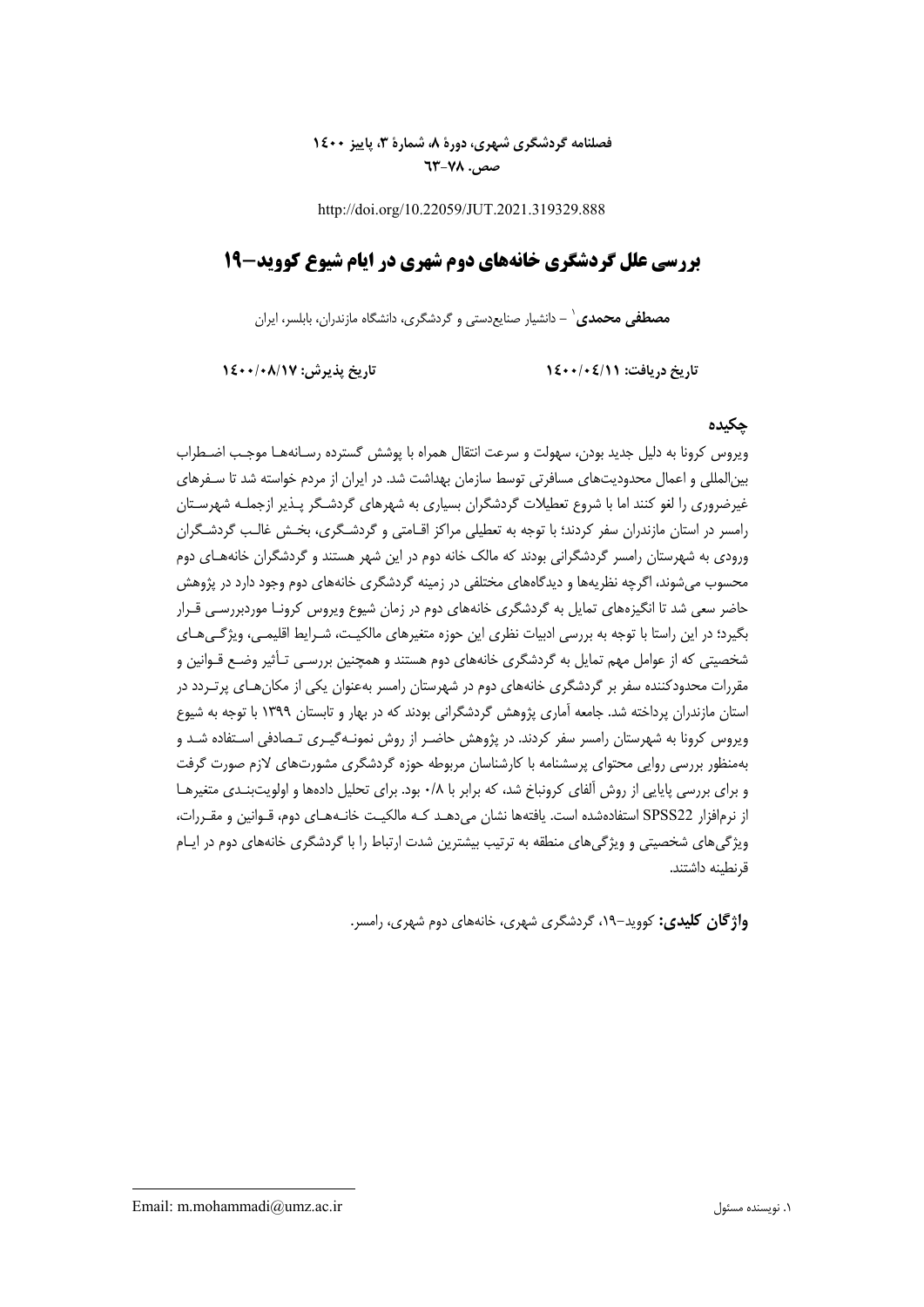#### **مقدمه**

همهگیری ویروس کرونا کوید–`۱۹ یکی از مهمترین وقایع قرن بیست و یکم میباشد. گردشگری، در حال حاضر، یکی از متأثرترين بخشها، از شيوع اين ويروس است؛ حتي در مراحل اوليه نيز تأثير اين ويروس بر گردشگري بسيار چشمگير بوده است (Zenkar & Kock, 2020:112). بحرانها و بلاياي طبيعي تأثيرات قابلملاحظهاي بر تصوير مقصد و سفر مي گذارند بهعنوان مثال حملات تروريستي يازدهم سپتامبر، سونامي آسيا ۲۰۰۴، فاجعه هستهاي فوكو شيما و اكنون Granville et al,2016:75; Butler & Suntikul,2013:180; Faulkner,2000:5) كرونا ويروس شدن همهگير Reddy et al,2006:159; Ritchie & Jiang,2019:3; Lanouar & Goaied,2019:4; Henderson,2007:4; 2018:121 ,Yang et al,2020:7; Seraphin et al). با شيوع ويروس كرونا كويد-١٩ در بيشتر شهرهاي جهان ازجمله شهرهاي ايران، صنعت گردشگري بدترين دوران خود را تجربه كرد، معضلي كه هماكنون نيز در حال پيشرفت و تغييرات ميباشد. اوج شيوع ويروس كرونا در ايران با تعطيلات نوروز در پيك اول و تعطيلات تابستاني در پيك دوم شيوع، درست زماني كه گردشگري بالاترين رونق را در كشور داشت همزمان شد. مسافرت و گردشگري كاهش چشمگيري پيدا كرد و آسيبهاي ناشي از اين بحران به در شهرهاي گردشگر پذير ملموستر بود.

بحرانهاي مرتبط با سلامتي مانند همهگيريها ميتوانند بهطور مستقيم تأثير منفي بر صنعت گردشگري بگذارند زيـرا مسافرتها مي تواند شيوع همهگيري ها را تسهيل كنند (Yu et al,2020:2). بااين وجود، صنعت گردشگري داخلي از بين نرفته است و شكل سفرها در ايام شيوع ويروس كرونا تغيير كرده است افراد ترجيح ميدهد به سفرهاي كوتاهمـدتتـر بروند و يا بهجاي حمل ونقل هوايي از خودروهاي شخصي و حمل ونقل زميني استفاده كنند (قربانزاده و عابـدي، ١٣٩٩: 146). در اوايل دوره همهگيري ويروس كرونا، خواه محدوديتهاي حركتي وجود داشت يا نه، بـسياري از مـردم تـصميم گرفتند به خانههاي دوم نقلمكان كنند. توجه به اقامتگاههاي دوم در مناطق كمجمعيتتـر معمـولاً بـراي دوري از نقـاط پرجمعيت شهري است كه نگراني هاي مربوط به شيوع ويروس در آن زياد است (2020:3 ,Zoğal et al, 2020). شهر رامـسر يكي از مقاصدي است كه همواره در گردشگري ايران مطرح بوده است. اين شهر، به دليل قرار گرفتن در مسير ارتباطي استان گيلان و مازندران يكي از كانونهاي مهم گردشگري، اقتصادي و بازرگاني كشور است و در دوران شيوع ويروس كرونا نيز پذيراي گردشگران بسياري بوده است. اما جدا از كاركردهاي اقتصادي گردشگري اين منطقه؛ با شيوع ويـروس كرونا؛ سلامت جسمي، ذهني، و اجتماعي جامعه ميزبان نسبت به منافع حاصل از ورود گردشـگران، در اولويـت بـالاتري قرار گرفت (Tremblay-Huet,2020:2). براي اينكه فرصت سفر در تعطيلات ناشـي از ويـروس كرونـا، فـراهم نباشـد رستورانها، مهمانپذيرها، هتلها و ديگر واحدهاي اقامتي و پذيرايي تعطيل شدند تا پذيراي مهمان نباشند. بـا توجـه بـه انجام تمام اقدامات شهر رامسر در دروان شيوع ويروس كرونا در ايران، به وضعيت قرمز در همان هفته هـاي اول درآمـد. درواقع باوجود شيوع ويروس كرونا و تأكيد مسئولان حوزه بهداشت مبني بر پرهيـز از سـفر و ضـرورت قرنطينـه خـانگي بهمنظور قطع زنجيره اين بيماري، مسافران و گردشگران بسياري به شهرهاي استان ازجمله شهرسـتان رامـسر مازنـدران سفر كردند. با همه تمهيدات انجامشده اگرچـه بهـار و تابـستان 1399 بـرخلاف سـالهـاي گذشـته حـضور مـسافران و گردشگران به خاطر شيوع ويروس كرونا در شهرهاي گردشگر پذير كمتر شد؛ اما ترافيـك سـنگين در شـهرهاي ورودي استان مازندران و تردد خودروهايي با پلاك غيربومي در محورهاي شهري و روستايي ايـن اسـتان قابـلتأمـل و بررسـي ميباشد. با توجه به تعطيلي مراكز اقامتي، هتلها، تأسيسات گردشـگري، مـسافرخانههـا و حتـي مراكـز اقـامتي دولتـي ؛ ميتوان به اين نتيجه رسيد كه بخش غالب گردشگران وردي به شهرستان رامسر در ايام قرنطينـه ناشـي از همـه گيـري ويروس كرونا، گردشگراني بودند كه صاحب و مالك خانه يا ويلا در منطقه شهري و روستايي اين شهرستان هستند، لـذا گردشگران خانههاي دوم محسوب ميشوند. بخش گردشگري و مهماننوازي بايد با تغيير الگوي ناشي از نهتنهـا شـرايط فعلي حاصل از بحران سلامت بلكه تغييرات بالقوه رفتار سفر بازديدكنندگان و گردشگران مـرتبط بـا ذهنيـات و ادراكـات آنها روبرو شود. اگرچه ديدگاهها و عوامل مختلفـي در زمينـه گردشـگري خانـه هـاي دوم وجـود دارد كـه مـيتوانـد در

**.** 

<sup>1.</sup> Coronavirus COVID-19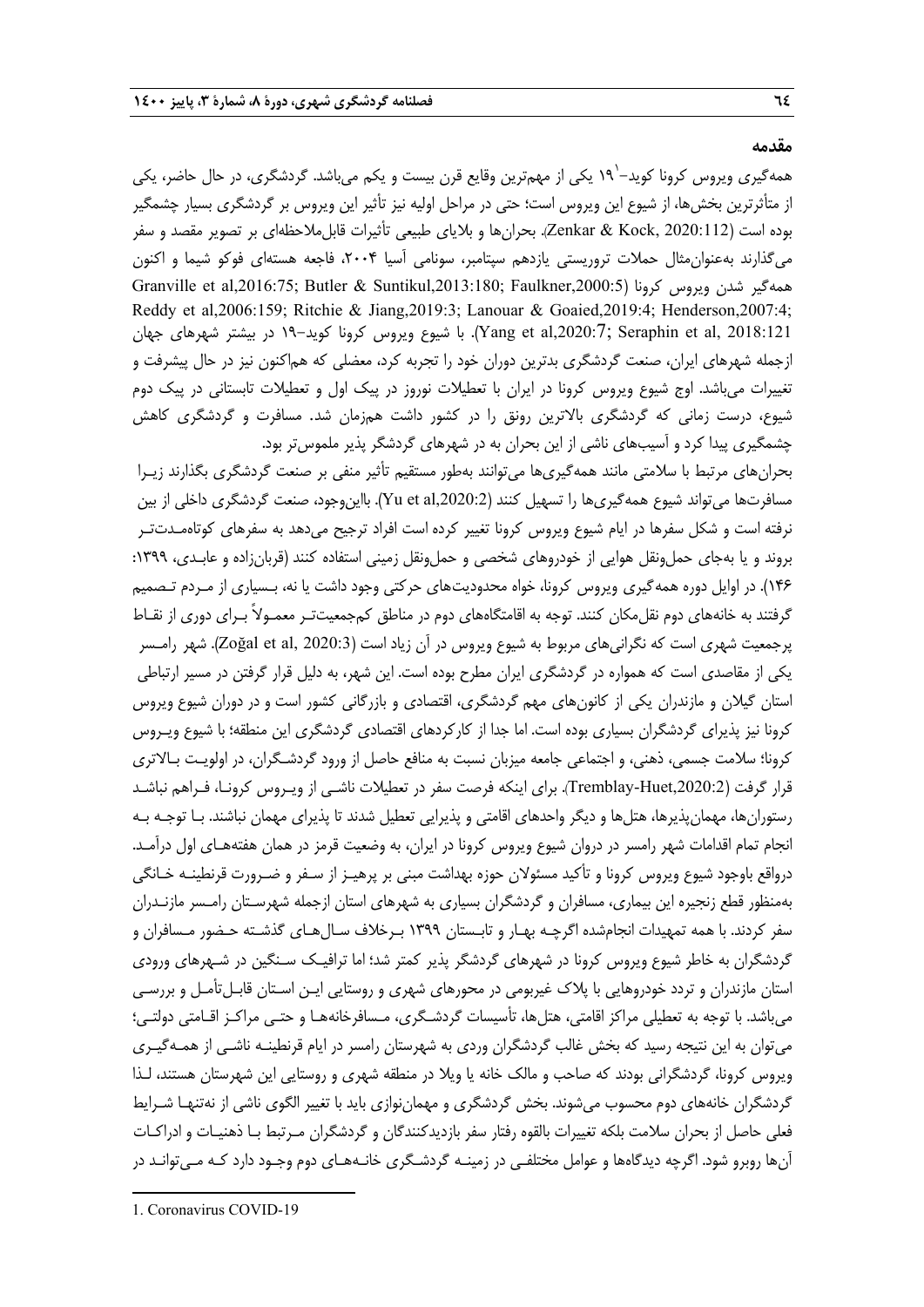موردتوجه قرار گيرد، در پژوهش حاضر سعي شد كه تفسيري در مورد معنا و علل گردشگري خانـههـاي دوم شـهري در زمان شيوع و همهگيري ويروس كرونا كويد19- در شهرستان رامسر موردتوجه و بررسي قرار گيرد.

# **مباني نظري**

صنعت گردشگري همواره تحت تأثير اجتماع و مبتني بر تعاملات بين مردم بـوده و حـال شـيوع ويـروس كرونـا، بخـش گردشگري جهان را، با چالشي اساسي مواجه كرده است و به همين دليل در ايام شيوع ويـروس كرونـا، سـازمان جهـاني گردشگری ٰ، همکاری خود را با سازمان بهداشت جهانی ٰ، تقویت نموده است. از سال ۲۰۰۹، سازمان بهداشت جهانی پنج اعلاميه در سطح وضعيت اضطراري بهداشت جهاني <sup>7</sup> تحت عنوان: آنفولانزاي خوكي ٢٠٠٩، فلـج اطفـال ٢٠١۴، شـيوع ابولا در آفريقاي غربي ۲۰۱۴، اپيدمي ويروس زيكا<sup>۵</sup> ۲۰۱۶–۲۰۱۵ و اپيدمي ويروس ابولا در استان كيوو در كشور كنگـو 2018-2019 اعلام كرد (2009-2019 ,WHO(. در ژانويه 2020 پس از دو جلسه (اولين جلـسه در 22 و 23 ژانويـه) و ارزيابي دقيق اوضاع كميته فوريتهاي يزشكي ً، شيوع ويروس جديد كرونا كويد-١٩ را در جمهوري خلـق چـين اعـلام كرد (WHO, 2020). شيوع بيماري كرونا كويد-١٩ كه از جانوران به انسان گـزارش شـده ( Rodriguez-Morales et ,2020:3al(، قبلاً هم توسط انواع ديگر كرونا ويروسها در انسان ديدهشده است. چهـار نـوع از ايـن ويـروسهـا باعـث مشكلات خفيف تنفسي و مشكلات روده شدهاند دو مورد از اين ويروسها مشكلات عمدهاي را به وجود آوردهاند.

اولين مورد از اين ويروس ها، ويروس سارس ّ بود كه از نوامبر ٢٠٠٢ تا ژانويه ٢٠٠٣ از چـين شـروع شـد. در پـي شـيوع ويروس سارس در سال ۲۰۰۳، كشورهاي شرق آسيا چون چين، هنگ كنگ، ويتنام و سنگاپور با كاهش گردشـگر مواجـه شدند و ورود گردشگران بين 1 تا 21 آوريل در مقايسه با مدت مشابه سال ،2002 41 درصـد كـاهش يافـت (-Wilder 2006:56 ,Smith(. اپيدمي ويروس سارس در 17 كـشور جهـان موجـب ابـتلاي 8098 مـورد و مـرگ 774 نفـر شـد (Gumel et al.,2004: 229). درواقع نام وضعيت اضطراري بهداشت جهاني پس از شيوع ويروس سارس شكل گرفـت (.,2020:4al et Morales-Rodriguez(. در سال 2003 سفر هوايي به مناطقي كه تحت تأثير ويـروس سـارس بودنـد كاهش چشمگيري داشته است، بر اساس آمار سازمان جهانگردي جهاني ((WTO، ورودي جهانگردي بينالمللي در سال 2003 با 1/2 درصد كاهش به 694 ميليون نفر رسيد. طـي مـاههـاي شـيوع ايـن بيمـاري، دوازده ميليـون نفـر از تعـداد گردشگران ورودي به آسيا كاهش يافت، اين رقم افت ٩٪ گردشگري را نسبت به سال ٢٠٠٢ را نشان داد. به گفته ريک ميلر، معاون رئيسجمهور تحقيقات و اقتصاد در شوراي جهانگردي و جهانگردي (WTTC (تأثير سارس در اين كـشورها چهار يا پنج برابر از تأثير 11 سپتامبر در امريكا بوده است. در پنج ماه اول سال ،2003 ورود گردشگران داخلـي و خـارجي به پكن به ترتيب 480/000 و 8/7 ميليون نفر كاهشيافته و باعث ايجاد خسارت به ميزان 11 ميليارد يوان (1/3 ميليـارد دلار آمريكا) شد (Wilder-Smith,2006:57). بيماري سارس در جولاي سال ۲۰۰۳، پس از كشتن ۷۰۰ نفر، ريشهكن شد. هتلها تعطيل نشد و پروازها لغو نگرديد و تنها با افت تقاضا روبهرو گشت و صنعت گردشگري جهـان را بـا حـدود ۵۰ ميليارد دلار ضرر مواجه كرد. تنها يك دهه بعد، در آوريل ۲۰۱۲، ويروس مرس تحت عنوان سندرم تنفس خاورميانه، عربستان سعودي را تحت تأثير قرار داد. مرس دومين مورد از كرنا ويروسها بود كه منجر به ابتلاي 1200 مورد و مرگ بيش از 400 نفر شد (,2019:90Rahman(. نرخ مرگومير ويروس مرس در مقابله با ويروس سارس بيشتر گزارش شده است؛ (40 درصد در مقابل 10 درصد) و اين نرخ بخصوص در افراد مبتلابه بيماريهاي زمينهاي بالاتر هم گـزارش شـد (توكلي و همكاران، :1396 15). بيشتر موارد ابتلا به مرس از عربستان سعودي و كره جنوبي و پـسازآن امـارات متحـده

- 1. UNWTO
- 2. WHO

**.** 

- 3. PHEIC
- 4. H1N1
- 5. Zika
- 6. EC 7. SARS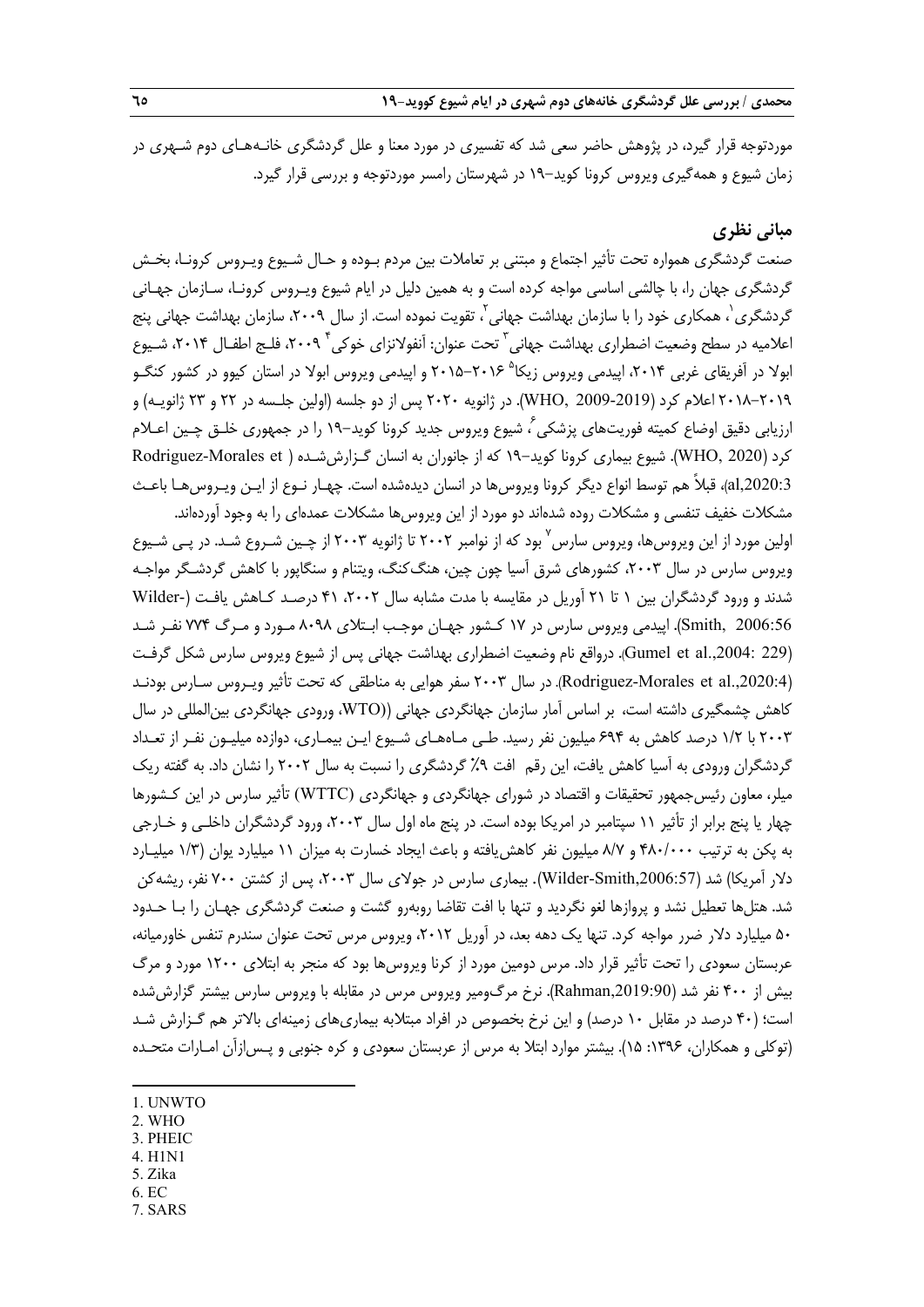عربي، اردن و قطر بودنـد (,2016:9Zhang(. نتيجـه پـژوهش تـوكلي و همكـاران (1396) نـشان داد كـه هـيچ داروي اختصاصي و تأييدشدهاي براي عفونت كرونا ويروس مرس وجود ندارد و رويكرد درماني، بيشتر حمايتي است. همهگيري ويروس كرونا جديدترين مسئله اجتماعي است كه مفهوم "خانه دوم" را تحت تأثير قرار داد؛ در مراحـل اوليـه شيوع ويروس كرونا صاحبان خانههاي دوم استفاده از خانههاي دوم را فرار از مناطق شـهري مـيدانـستند كـه گـسترش ويروس با سرعت بيشتري در آن مناطق پيشرفت ميكرد. در برخي از كشورها، سفر به خانههاي دوم قبل و حتي پـس از اعمال محدوديتهاي سفر توسط دولتها انجام ميشد. برخي از دلايل سفر به خانههاي دوم مربـوط بـه نگرانـي بـراي جلوگيري از آلوده شدن، تمايل به انزوا يا دوري از جمعيت و لذت بردن از منطقه ميزبان و دوركاري مـيباشـد. ازايـنرو، استفاده از خانه دوم از اهداف تفريحي و گردشگري به «پناهگاه در برابر بيماريهاي همهگير» و «مكاني براي كـار از راه دور» گسترش يافت. نگرانيهاي اصلي در مورد اين سفرها به علـت تـرس از انتقـال ويـروس بـه منـاطق كـم جمعيـت (بخصوص ساكنان مسن) و فشار اضافي كه انتشار ويروس ميتواند توسـط افـراد خـارج از شـهر بـر روي سيـستم هـاي بهداشتي محلي اعمال شود، ميباشد (2020:3 ,al et Zoğal(. مولر (2021) اظهار داشت كه، همهگيري اخيـر ويـروس كرونا توجه جديد و تا حدي غيرمنتظره به خانههاي دوم را به دنبال داشته است و تا حدي، محدوديتهاي سفر علاقه بـه خانههاي دوم را دوباره احيا كرده است. همهگيري نشان داد كه كار آنلاين از دفاتر خانگي ميتواند بهعنوان جايگزيني يـا حداقل الگويي مكمل كار سنتي براي تعداد فزايندهاي از افراد باشد. اين بينش فرصتهـاي جديـدي را بـراي اسـتفاده از خانههاي دوم ايجاد ميكند و درواقع ميتواند گامي بهسوي يك جامعه واقعاً چند محلـي و متحـرك باشـد. تحقيقـات در خانه دوم مي تواند در درك چنين تنظيمات مكاني-زماني پيشرو باشد، خصوصاً اينكه بسياري از علوم اجتمـاعي ريـشه در رويكردهاي مطلوب تحرك بيش از تحرك دارد.

# **ويروس كرونا و گردشگري**

شيوع بيماريهاي عفوني، ازجمله ويروس كرونا، با توجه به اتكا به تحرك انساني، صنعت گردشگري را به خطر انداخت. از 23 تا 26 ژانويه بازار هتلهاي چين شاهد كاهش 71 درصدي در طول سال بوده اسـت (2020:4 ,Baker(. در اوايـل ژانويه ۲۰۲۰، پيش بيني رشد ۵ الي ۶ درصدي گردشگري، در آسيا وجود داشت. اما با شـيوع ويـروس كرونـا كويـد–۱۹، آمارها نشان داد، گردشگري آسيا، با افت 9 الي 12 درصدي، در ورود گردشگران بينالملل، آسيبديدهترين منطقه جهان، از ويروس كرونا است (سازمان جهاني گردشگري، 2020). به گزارش خبرگزاري ايسنا، سازمان جهاني گردشگري سازمان ملل در جديدترين گزارش خود با اشاره به محدوديتهاي اجتنابناپذير سفر در سراسر جهـان بـه سـبب شـيوع ويـروس كرونا، پيش بيني كرد كه ميزان سفرهاي بين المللي در سال ٢٠٢٠ با مقايسه با آمار سال گذشته ٢٠ تــا ٣٠ درصـد نـزول خواهد داشت كه در اين صورت با زيان 290 تا 440 ميليارد دلاري براي اين صنعت همراه خواهـد بـود. بـر اسـاس ايـن پيشبيني، پنج تا هفت سال رشد صنعت گردشگري بر اثر بحران كرونا از دست خواهد رفت و دوبـاره بـه آمارهـاي بـين سالهاي 2012 تا 2014 بازخواهيم گشت. در سال 2009 مـيلادي و در سـايه بحـران اقتـصادي جهـاني، ميـزان سـفر گردشگران خارجي تنها 4 درصد نزول داشت و اين در حالي است كه در سال 2003 و با شيوع ويروس سارس گردشگري بينالمللي با نزول تنها 0,4 درصدي روبهرو شد. همهگيري اين ويـروس تـأثير عميقـي بـر بخـش گردشـگري گذاشـت (,2020:3Strielkowski(. اين همهگيري توانسته است محركهاي اصلي صنعت گردشگري را تا مرز فروپاشي برساند، زيرا همه فعاليتهاي انساني اعم از اجتماعي، مذهبي، ورزشي، هنري و فرهنگي را بهشدت در سرتاسر جهان تحت تأثير قرار داده است (Folinas & Metaxas,2020:9). بحران ناشي از همهگيـري كويـد–١٩ از بـسياري جهـات متفـاوت و منحصربهفرد بوده است: اول كاهش در مسافرت، مهماننوازي و جهانگردي در سراسر جهـان اتفـاق افتـاده اسـت؛ دوم، ضررهاي اقتصادي بسيار چشمگيرتر بوده اسـت و سـوم، بحـران جـاري امكـان ايجـاد تغييراتـي اساسـي را در بـسياري بخش هاي گردشگري دارد (Dolnicar & Zare,2020:1).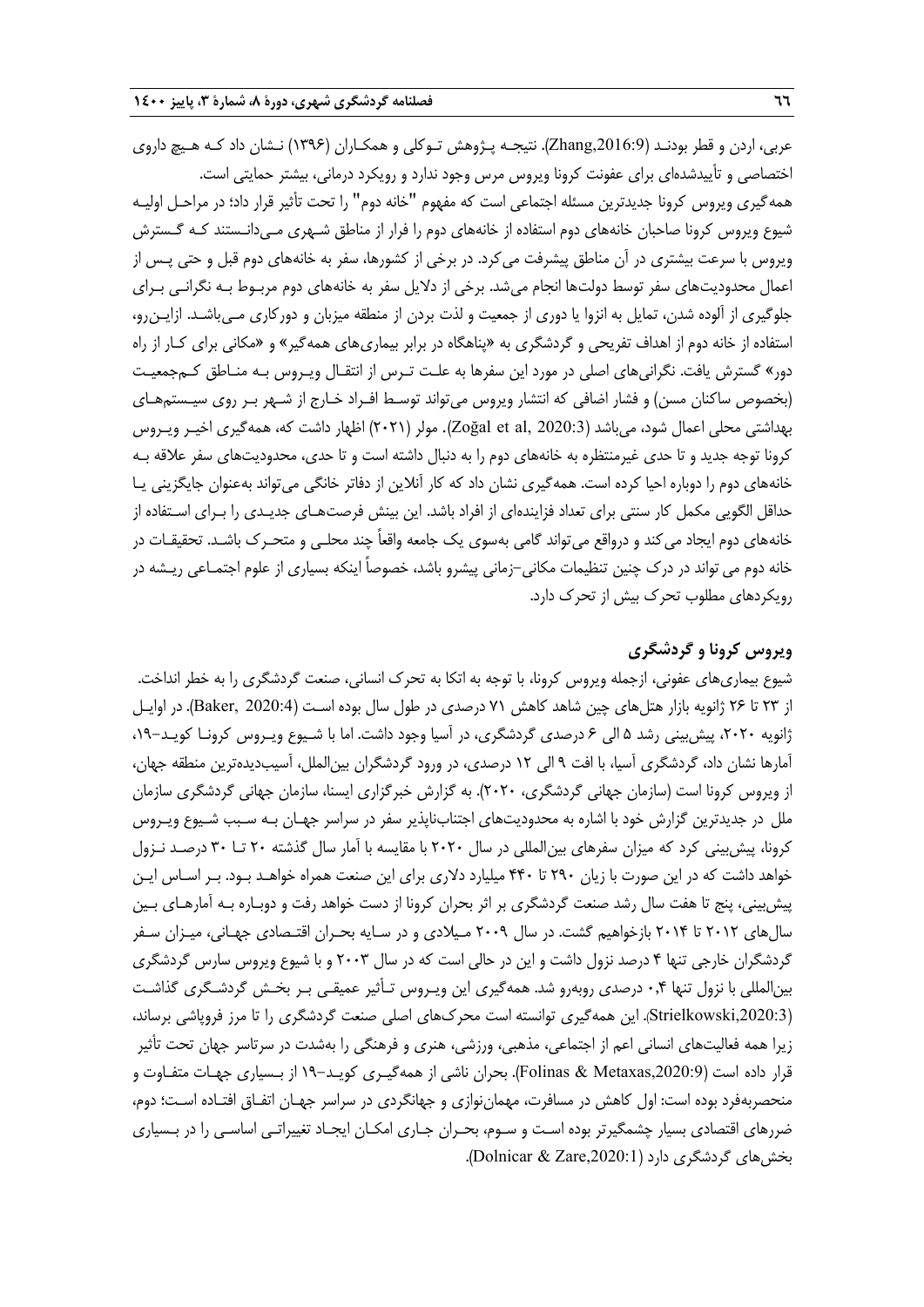# **گردشگري خانههاي دوم**

مسائلي همچون ترافيك، آلودگي و تنشهاي موجود در زندگي در كلانشهرها، وضعيت مسكن و از طرفي بهبود وسـايل حمل ونقل و راههاي ارتباطي سبب تمايل مردم به گذران اوقات فراغت در مكانهاي خوش آبوهـوا و آرامـش بخـش در خارج از كلانشهرها و خريد خانه دوم در اين نواحي شده است؛ به طوريكه امروزه، پديده خانههاي دوم بهعنـوان بخـش اجتنابناپذير زندگي شهري جديد قلمداد ميشود (ايزدي و صلحجو، :1397 148). در طول دهههاي گذشته، گردشـگري خانههاي دوم، به موضوعي براي مطالعه محققان در رشتههاي مختلفي تبـديلشـده اسـت ( ;,2011:47al et Asgary ,2016:18al et Arnesen(. در فرهنگ جغرافيايي انساني در مورد خانـههـاي دوم چنـين آمـده اسـت: خانـههـايي كـه خانوارهاي ساكن در نقاط ديگر خريداري و يا به مدت طولاني اجاره مي كنند. معمولاً اينگونه خانهها در نواحي روسـتايي براي مقاصـد تفريحـي اسـتفاده مـيشـوند و بـه آنهـا خانـههـاي آخـر هفتـه و خانـههـاي تعطـيلات نيـز مـيگوينـد (,1998:78Johanston(. گسترش گردشگري در نواحي روستايي، با شكلگيري الگوهاي مختلف همراه بوده است و بـا توجه به موقعيتشان در ابعاد مكاني و فضايي، دربرگيرنده انواع مختلفي از گردشگري ورزشـي، مـذهبي و طبيعـت گـردي هستند (رضواني و همكاران، :1390 56). در نيمقرن اخير توسعه گردشگري روستايي در بيشتر كشورهاي درحـال توسـعه بهمنزله پاسخي به رهايي از استرس زندگي شهري است و گردشگري روستايي را به عنوان يك سندرم «ضد شهرنشيني» مطرح ميكند. بهطوريكه در اين فرآيند علاقه روزافزون به مناطق روستايي بـه عنـوان محـصول اوليـه گردشـگري بـه گــسترش مزايــاي اقتــصادي و اجتمــاعي آن مــيانجامــد ( & Nagaraju; 42 2004: ,Müller & Hall 2014:46 ,Chandrashekara (و يك سبك جديد از گردشگري را در قالي مراجعه به مناطق روستايي و تجربه زنـدگي در يک محيط آرام و سالم را تداعي مي كند ( Roca et al,2011:19; عينالي و رومياني، ١٣٩١: ١٢٣).

|  | جدول شماره ۱. گونه شناسی خانههای دوم |  |
|--|--------------------------------------|--|
|--|--------------------------------------|--|

| گونه شناسی  |
|-------------|
| چهارگانه    |
| خانەھاي دوم |
|             |
|             |
|             |

(Hoogendoorn et al,2005:132) :منبع

به موضوع خانههاي دوم با ديدگاههاي متفاوتي نگريسته شده است، كه معمولاً با نوع رشته علمي محقق مربوط است. هرچند شايد تشابهاتي نيز در اين ديدگاهها وجود داشته باشد ولي رشتههاي علمي مختلف هريك از زاويههاي خاص به آن پرداختهاند كه در جدول زير آمده است (فيروزنيا <sup>و</sup> همكاران، :1390 157).

|                            | جنون تشدره ۰٫۰ میلاد مصطلح با تحقیقات شریرت به ساخته ملی موج و استفادت ان      |  |  |  |  |
|----------------------------|--------------------------------------------------------------------------------|--|--|--|--|
| ديدگاه تحقيق               | اهداف موردنظر                                                                  |  |  |  |  |
| جغرافيا                    | توزیع جغرافیایی آینده خانههای دوم در یک ناحیه خاص، بررسی اشکال خاص رشد و       |  |  |  |  |
|                            | توزیع خانههای دوم، ارائه مدلهای رشد خانههای دوم                                |  |  |  |  |
|                            | بررسی تحریکات خانههای دوم، بررسی انواع فعالیتهای مردم روستا، بررسی خدماتی      |  |  |  |  |
| گردشگری                    | كه صاحبان ويلاها در زمان اقامت نياز دارند                                      |  |  |  |  |
| محيطي (اكولوژيكي)          | بررسی تأثیرات خانههای دوم بر روی محیط طبیعی                                    |  |  |  |  |
| روانشناختي- اجتماعي (تأثير | بررسی تأثیرات خانههای دوم بر روی جامعه میزبان، بررسی رفتار مردم محلی در برابر  |  |  |  |  |
| بر جامعه میزبان)           | مسئله خانه دوم و بررسی خصوصیات خانههای دوم و مالکین آنها                       |  |  |  |  |
|                            | بررسی طریقه استفاده مالکین خانههای دوم از این خانهها، بررسی عوامل مؤثر در مورد |  |  |  |  |
| توسعهای (میانرشتهای)       | تصمیم مالکین برای خرید یا اجاره خانههای دوم، بررسی آثار توسعهای و مانند آن.    |  |  |  |  |
|                            | منبع: (فيروزنيا و همكاران، ١٣٩٠)                                               |  |  |  |  |
|                            |                                                                                |  |  |  |  |

**جدول شماره .2 ديدگاههاي تحقيقات مربوط به خانههاي دوم و اهداف آنها**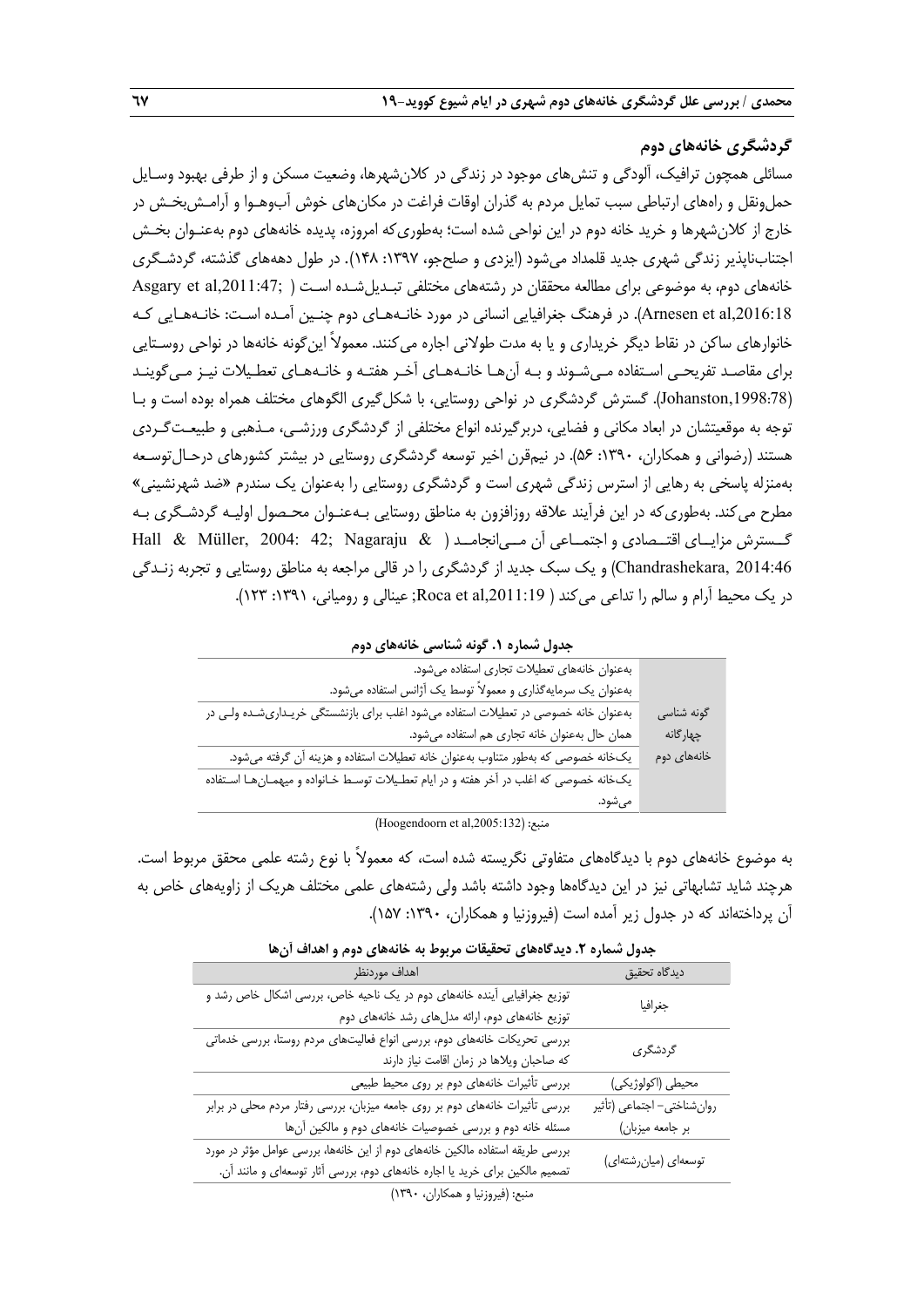رشــد گردشــگري خانــههــاي دوم، تمايــل بيــشتر بــه فراغــت محــور بــودن ايــن پديــده را نــشان مــيدهــد (Akerlund et al, 2015:2). در ايران نيز با رونق شهرنشيني و مـسائل ناشـي از آن، گـذران اوقـات فراغـت و كـسب آرامش در نواحي روستايي داراي جاذبههاي طبيعي و شرايط اقليمي مناسب و حاشـيه شـهرها، بـه گـسترش گردشـگري خانههاي دوم منجر شد (دادورخاني و محمدزاده لاريجاني، :1392 98). مناطق ييلاقي اطراف كلانشـهر تهـران، اولـين خاستگاه شيوه نوين گردشگري خانههاي دوم در ايران است (عنابـستاني و خـوشچهـره، :1394 110). امـا هـماكنـون، گردشگري خانههاي دوم در نواحي و شهرهاي ساحل خزر، دامنههاي شمالي و جنوبي ارتفاعات البـرز رواج بيـشتري دارد (عنابستاني، ١٣٨٩: ١٠۶)، و نواحي خوش آبوهواي شمال غرب و غرب كشور هم در درجه دوم قـرار دارنـد (فيروزنيـا و همكاران:1390، 165).

# **شيوع ويروس كرونا و گردشگري خانههاي دوم**

عوامل محركهاي كه مردم را به خريد خانه دوم سوق مي دهد، ماهيت هاي متنوعي دارد، مانند اينكه مي خواهنـد در يـك محيط طبيعي زندگي كنند، به دنبال يك سبك زندگي اصيل در مناطق روستايي هستند، يا ميخواهنـد در كنـار دريـا يـا درياچه استراحت كنند و در تفرجگاهها قدم بزنند. پس از انقلاب صنعتي، گردشگري انبوه با تغيير عادتهاي گردشگري و پارادايمهاي گردشگري موردتوجه قرار گرفت. مردم وقت بيشتري را براي سفر اختصاص دادهانـد و بـا افـزايش مالكيـت اتومبيلهاي شخصي، تعداد خانههاي دوم در محافل نزديك محل زندگي و بهويژه در سواحل افزايشيافتـه اسـت. سـاير عوامل محركه نيز ميتواند بهشدت با سنتها و فرهنگ خانوادگي در برخي مناطق ارتباط داشته باشد. بهعنـوانمثـال، در منطقه اسكانديناوي، بسياري از مردم همچنان از خانههاي دوم كه از اجداد خود به ارث رسيدهاند بهعنـوان بيـان هويـت خود استفاده ميكنند (2014:120 ,Hall(. تقاضا براي خانههاي دوم در سطح بينالمللي يـا بـراي مقاصـد تعطـيلات يـا بهعنوان بخشي از سبك زندگي و مهاجرت بازنشستگي افزايشيافته اسـت. در حقيقـت در زمينـه تحركـات گردشـگري، سرمايهگذاري در خانههاي دوم به دليل ارزش استهلاك پايينتر و هزينههاي مديريت و نگهداري پايينتر كه در مقايسه با هتلها خطر كمتري دارد، بهطور فزايندهاي در حال رشد هستند. بنابراين، خانههاي دوم گاهي اوقات، و بهطور فزاينـده، بهعنوان ابزاري سرمايهگذاري تلقي ميشوند كه از طريق سيستمعاملهاي اجاره كوتاهمدت بـه گردشـگران بـراي اجـاره ارائه مي شود تا اينكه توسط صاحبان آن استفاده شود (Dias et al, 2015: 248). بهعبارتديگر، سـرمايهگـذاران بـزرگ خانهها را خريداري ميكنند تا آنها را بهعنوان اجارههاي كوتاهمدت ارائه دهند، كه اين امر موجب تشديد كالايي سـازي مسكن ميشود (Zoğal et al, 2020:4). ازاين و، مسكن استفاده اجتماعي خود را از دست ميدهـد و بـهعنـوان دارايـي مـالي ارائـه مـيشـود كـه انعطـافپـذيري و ظرفيـت بـالايي را بـراي سـازگاري بـا شـرايط بـازار فـراهم مـيكنـد (,2020:751Byrne(. زوگال و همكاران (2020) معتقدند با توجه به انعطافپذيري ذاتي آپارتمانهـاي توريـستي ظهـور تقاضاي جديد يا حداقل تغيير تقاضا به سمت آپارتمانهاي توريستي و خانههاي دوم، فرصتهاي موجود براي سـودجويي از بازار اجاره توريست را گسترش ميدهد. همچنين در دوران شيوع كرونا اجاره خانههاي دوم در كوتاهمدت، به گزينـهاي مناسب براي مسافراني كه خواهان اقامت ميان مدت هستند و مايل به فرار از مقصد شهري به مناطق كم تـراكم هـستند تبديلشده است. از طرفي ديگر با شيوع ويروس كرونا جستجوي براي زندگي بهتر بار ديگر موردتوجه قرار گرفت، بهويژه براي افرادي كه داراي وضعيت اقتصادي بالايي هستند و در شهرهاي شلوغ زندگي ميكنند. همهگيري، ترس از سـرايت را القا كرده است و براي اولين بار در مدتزمان طولاني، مناطق كم تراكم بهعنوان مكـانهـاي زنـدگي امـن و نـهفقـط بهعنوان مكانهاي تفريحي يا توريستي ارزيابي شدند. در اين زمينه، شهروندان ثروتمند شهري ممكن است وسوسه شوند كه خانه دوم را در مناطقي با تراكم كمتر، مانند مقصد ساحلي يا مناطق معتبر و روستايي خريداري كنند. ظهور اين تقاضا ميتواند به توجه ويژه در مورد خانههاي دوم دامن زند و افزايش قيمتهـاي فـروش و اجـاره خانـههـاي دوم در منـاطق تفريحي و روستايي پتانسيل بالايي را براي سودجويي ايجاد كند (1 ,2020:Speak(. آينده گردشـگري و اقامتگـاههـاي سنتي هنوز نامشخص است، اگرچه برخي از كـشورها از قبـل برنامـهريـزي كـردهانـد تـا مرزهـاي خـود را بـاز كننـد و محدوديتهاي سفر را حذف يا كاهش دهند. در وضعيت جديد، انتظار ميرود كه تغييـرات مهمـي هـم در سياسـتهـاي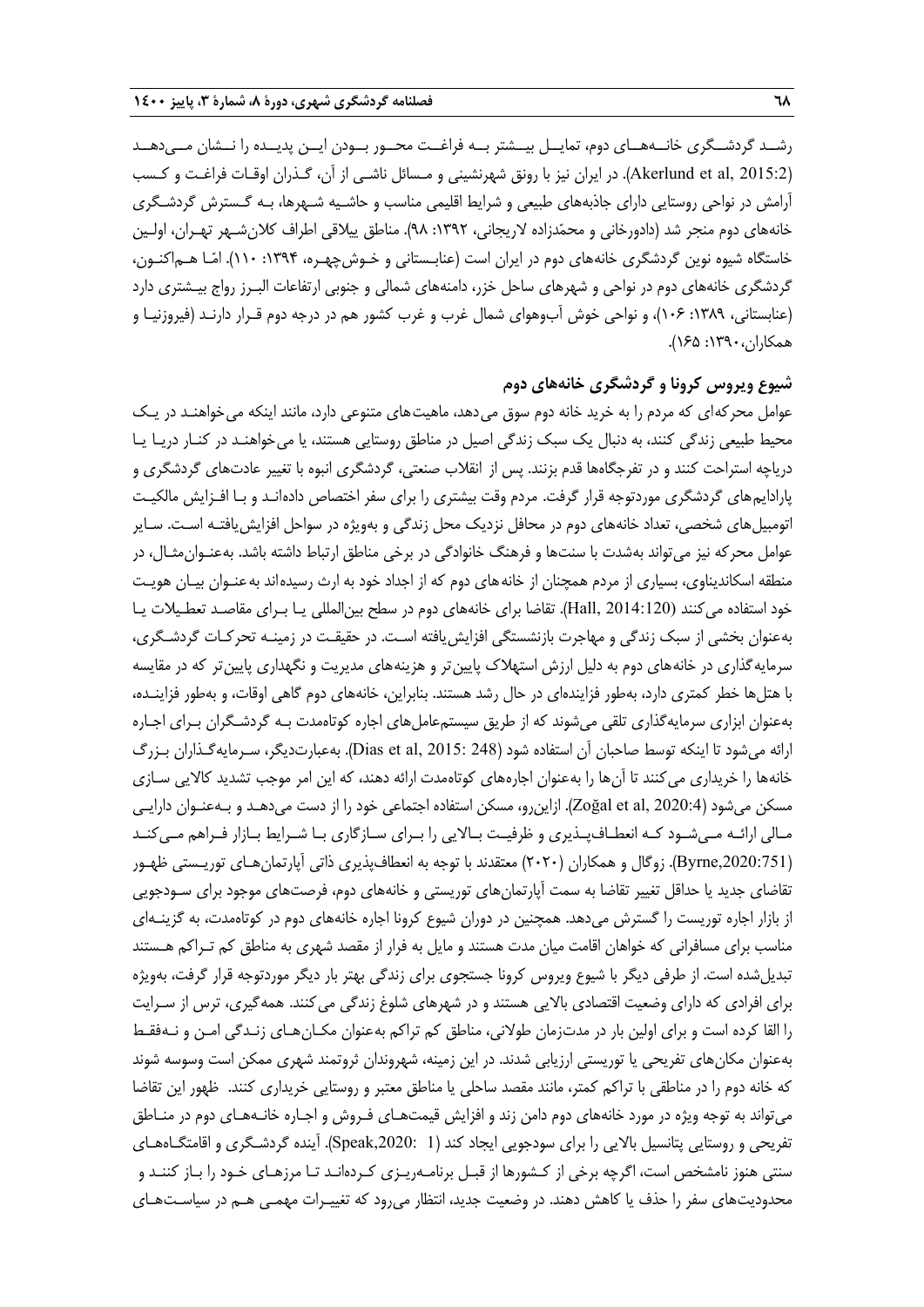گردشگري كشورها و هم در ترجيحات گردشگران رخ دهد. هال و همكاران (2020) اظهار داشتند كه «برخـي از مقاصـد بدون شك در ماهيت صنعت گردشگري خود تجديدنظر مي كنند و بيشتر بر روي اشـكال محلـي و پايـدارتر گردشـگري تمركز مي كنند». به همين ترتيب، لاپوينت (٢٠٢٠) تأكيد كرد كه بخش هـاي جهـانگردي بـه دليـل COVID-19 بايـد جهتگيري بيشتري را براي ميزباني جوامع در بسياري از كشورها نشان دهند. در همـين راسـتا، در رونـد عـاديسـازي، بسياري از كشورها بهعنوان يكراه حل كوتاهمدت براي كاهش اثرات همهگيري در بخش مهماننوازي و جهـانگردي، از تحرك داخلي استفاده ميكنند. همراه با اين گردشگري ملي، ممكن است به دليل ترس از شيوع ويروس و عدم اطمينان مداوم در مورد چگونگي بازيابي اعتماد مشتري به مكان هاي سنتي (بهعنوان مثال هتل ها)، يک تغيير رفتار در سفر ايجـاد شود. ميل به حريم خصوصي و استقلال ميتواند تعادل را به نفع خانـههـاي دوم و آپارتمـانهـاي توريـستي نـسبت بـه مكانهاي سنتي از بين ببرد. بااينوجود، نهتنها خانههاي دوم غير متحرك بلكه خانههاي دوم سيار و نيمه متحرك ماننـد كاروانها، قايق ها و چادرها نيز با افزايش تقاضا روبرو ميشـوند (Herranz, 2020:1). در پـژوهش حاضـر انگيـزههـاي اصلي از سفر به خانههاي دوم در دوران شيوع كرونا از مناظر زير موردبررسي قرار گرفتند:

**مالكيت خانههاي دوم**: خريد خانههاي دوم در بسياري از كشورهاي جهان منجر به تعامل بـين فرهنـگهـاي مختلـف ميشود. ازآنجاكه صاحبان خانههاي دوم بهعنوان گردشگر در نظـر گرفتـه مـيشـوند، تعامـل بـين سـاكنان و صـاحبان خانههـاي دوم و تعامـل "سـاكنان" بـا گردشـگران هميـشه آسـان نيـست ( & Tuulentie; ,2011:152al et Brida ;361 2020: ,Kietäväinen(. بااينحال، گردشگري خانه دوم داراي ويژگيهاي متمايز است؛ از همه مهمتـر، صـاحبان خانههاي دوم بخشي از جامعه محلي ميشوند (2006:348 ,Muller(. بنابراين، تعاملي چندبعدي بين سـاكنان دائمـي و صاحبان خارجي ازلحاظ اجتماعي – فرهنگي و اقتصادي رخ مي دهـد (2020:278 ,Baltaci & Cevirgen). در تعامـل بين ساكنان و مالكين خانههاي دوم، موافقان و مخالفان زيادي براي هر دو طرف وجود دارد. نكته مثبت، ايـن اسـت كـه تعامل باعث تخريب تعصبات ميشود. تمايل صاحبان خانه دوم براي يادگيري زبان محلي بهمنظـور برقـراري ارتبـاط بـا مردم محلي، ميتوانند ارتباط نزديكتر با جامعه محلي را افزايش دهد (275 2018: ,Adamiak(. ازنظر اقتصادي، بيشتر هنگاميكه افراد غيربومي خريد خانه در يك منطقه را شروع ميكنند، تسريع در سرمايهگذاري در زيرساختها (آب، برق، بهداشت، آموزش و غيره) اتفاق ميافتد، كـه بـهنوبـه خـود بـراي بهبـود كيفيـت زنـدگي سـاكنان محلـي مـؤثر اسـت (2011:13 ,Kaltenborn et al, 2008:671; Roca et al). در بعد اجتماعي همان طور كه بهتـدريج توانـايي ارتبـاطي ساكنان از طريق تعامل با خارجيها بهبود مييابد، اعتمادبهنفس آنها افزايشيافته و آنهـا مـيتواننـد تجربـه ارزشـمند بين|لمللي روابط انساني را به دست آورند (Kaltenborn et al,2008:671). همچنين، صاحبان خانه دوم در كنار ساكنان دائمي زندگي ميكنند، ميتوانند روابط همسايگي برقرار كرده و فـضاي اجتمـاعي بـراي هـر دو جامعـه بـزرگتـر شـود (Litvin, 2013:91). مالكيت خانه دوم امكان همزيستي فرهنگهاي مختلف را فراهم ميكند. بااينحال، اين اختلافات ميتواند منجـر بـه درگيـري فرهنگـي بـين سـاكنان و صـاحبان خانـههـاي دوم شـود (,2005:123Hoogendoorn(. درصورتيكه مالكين خانه دوم ارزشهاي فرهنگي خاص جامعه محلي را دستكـم بگيرنـد، سـاكنان بـا واكـنش مواجـه ميشوند كه درواقع موجب ميشود آنها نگرش منفي نسبت به صاحبان خانه دوم اتخاذ كنند. علاوه بر اين، مـانع زبـاني منجر به ايجاد محدوديت در ارتباطات مي شود (Hiltunen, 2007:247).

**قوانين و مقررات**: چينازي و همكارانش (2020) با تحقيقي كه تحت عنوان «تأثير محدوديتهاي سفر بر شيوع ويـروس كرونا ويروس ٢٠١٩ (COVID-19)»؛ نشان دادند كه اعمال قوانين و مقررات سخت گيرانـه ماننـد قرنطينـه كامـل كـه ممكن است به اقتصاد آسيب جدي برساند، در مقابل محدوديت هاي مسافرت كمتر مـيتوانـد تـأثير مـشابهي در كنتـرل انتقال داخلي -19COVID داشته باشد. در برخي از نقاط دنيا مانند اسپانيا، با افزايش قـوانين و مقـررات بـراي سـفر و اعمـال محـدوديتهـاي بـينالمللـي بـراي گردشـگري، تقاضـاي بـينالمللـي بـراي خانـههـاي دوم افـزايش يافـت (,2020:1Trelinski (چنانچه بسياري از شهروندان باوجوداينكه ميدانستند 1500 يورو جريمه ميشوند؛ تصميم گرفتنـد كه قوانين و مقررات محدوديتهاي سفر را نقض كرده و به خانههاي دوم سفر كنند (Zoğal et al, 2020:4).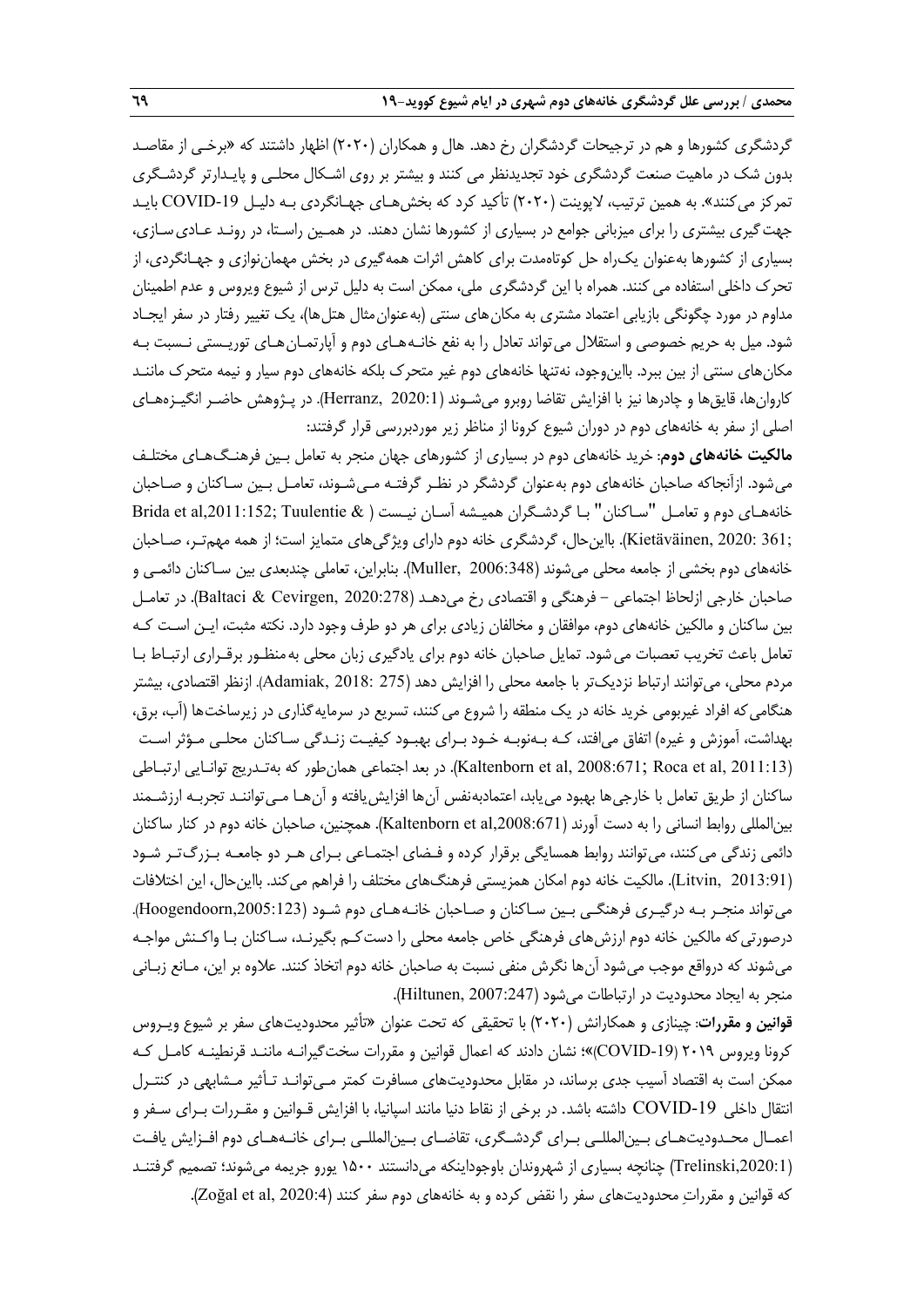**ويژگيهاي شخصيتي**: گاهي گفته ميشود كه گردشگري داخلي خانههاي دوم جايگزين سفرهاي طـولاني اسـت، امـا تحقيقاتي كه در شمال اروپا انجام شد، نشان ميدهد كه صاحبان خانههاي دوم اغلب از تحرك بالايي برخوردار هستند و بنــابراين الگــوي مــصرف كلــي آنهــا امكــان نتيجــهگيــري ســاده را فــراهم نمــيكنــد (;,2018:205Admiak ,2007:247Hilltunen(. محمدي و ميرتقيان (1396) ويژگيهاي شخصيتي براي خانههاي دوم را كسب آمادگي روحي و جسمي؛ فرار از يكنواختي و روزمرگي؛ نگرش محيطگرايي؛ تمايل به كـسب آگـاهي، شـناخت و جـستجوي تجـاربي از زندگي سنتي؛ تعلقخاطر به مكان زادگاه؛ تبعيت از مد رفتاري (رفتاري شدن گذران تعطيلات آخر هفته)؛ و ارضاي نيـاز و كسب وجهه اجتماعي در نظر گرفتند و به اين نتيجه رسيدند كه بعد از كه قابليتهاي مقصد و شرايط زندگي؛ ويژگيهاي شخصيتي بيشترين تأثير را بر تمايل به گردشگري و ايجاد خانههاي دوم دارد.

**شرايط اقليمي منطقه**: معمولاً محل استقرار خانههاي دوم ناحيههايي است كه به لحـاظ جغرافيـايي متمـايز و ممتازنـد (آمار و برنجكار، ۱۳۸۸: ۱۳). گردشگري خانه دوم بهشدت تحـت تـأثير فـضا و زمـان قـرار دارد (Muller,2006:337). بهطوركلي، به لحاظ فضا و زمان، گردشگري خانه دوم، بيشتر يك شكل درون منطقهاي از تحرك در نظر گرفته ميشـود تا برون منطقهاي (,2010:164Kauppila(. گردشگري خانههاي دوم نشان ميدهد كه زيبايي محيطزيست طبيعـي بـر موقعيت و توسعه خانههـاي دوم تـأثير مـيگـذارد (,2013:91Hoogendoorn & Long(. عـواملي چـون فاصـله بـين سكونتگاه اصلي و خانـه دوم (,2010:4Bhatia; ,2010:164Kauppila(، مجـاورت بـا شـهر ( ;,2010:10Williams 2011:116 ,al et Roca(، الگوي اسـتقرار موجـود (2012:174 ,Kondo(، و شـيب محـل اسـتقرار روسـتاها و ارتفـاع روستاها (عنابستاني، :1389 108) در پراكندگي خانههاي دوم مؤثرند. بهطوركلي در اين زمينه الگوي واحد و يكنواختي را نميتوان براي تبيين آن در همه كشورها و مناطق بكار گرفت . جاكوبز (1972) در شمال ولز، به بررسي رابطه بين عوامل طبيعي و اقليمي (شرايط بيوكليماتيكي) و خانههاي دوم پرداخت. عوامل طبيعي و اقليمي شـامل: عوامـل طبيعـي شـامل، قيمت املاك، درجه شهرنشيني، مهاجر فرستي، كيفيت اراضي كشاورزي، دسترسي به مراكز شهري، كيفيت محيط، اقليم محلي، چشمانداز مناظر، دسترسي به مناظر، الگوي سكونت موجود <sup>و</sup> دسترسي به زمين ميباشد.



**شكل شماره .1 چهارچوب مفهومي پژوهش**

# **روش پژوهش**

تحقيق حاضر ازلحاظ هدف كاربردي و ازلحاظ ماهيت، توصـيفي ـ پيمايـشي مـيباشـد. جامعـه آمـاري پـژوهش حاضـر گردشگراني بودند كه در بهار و تابستان 1399 با توجه به انتشار ويروس كرونا به شهرسـتان رامـسر سـفر كردنـد. حجـم جامعه آماري نامحدود در نظر گرفته شد و براي اطمينان از صحت نتايج جهت تعيين حجـم نمونـه، بـا توجـه بـه حجـم گردشگران تعداد نمونه طبق فرمول كـوكران 384 موردمحاسـبه شـد. بـهمنظـور بررسـي روايـي محتـوا بـا كارشناسـان مشورتهاي لازم صورت گرفت و بنا بر نظر آنان، اشكالات طرح شده اصلاح شد و در نظرسنجي مجدد اطمينان حاصـل شد كه پرسشنامه از روايي لازم برخوردار است. جهت بررسي ميزان اهميت و رتبهبندي متغيرها و مؤلفههاي شناساييشده نيز از پرسشنامهاي مقايسهاي با طيف 5 گزينهاي ليكرت (1= خيلي كم تا 5= خيلي زيـاد) اسـتفاده شـد. بـراي سـنجش پايايي، نمونه اوليهاي شامل 30 پرسشنامه آزمون شد و ميزان ضريب آلفاكرونباخ 0/8 محاسـبه گرديـد كـه بـا توجـه بـه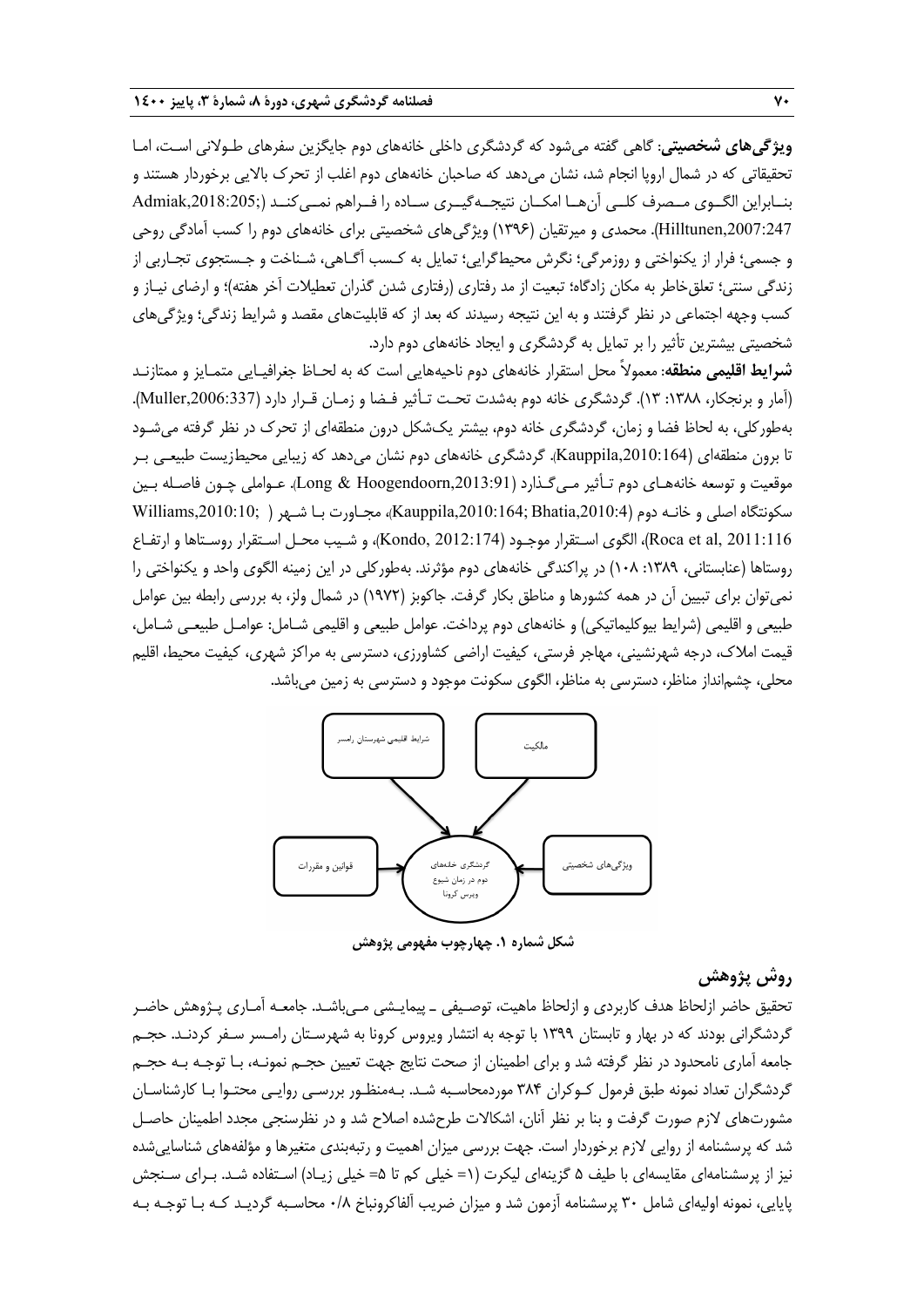حداقل ضريب پايايي (0/7)، مقدار بهدستآمده نشان از قابليت اعتماد پرسشنامه دارد. در تحليل دادهها براي اولويتبندي از طريق نرمافزار 22SPSS استفاده شد.

#### **محدوده موردمطالعه**

شهرستان رامسر در منتهياليه غرب استان مازندران در شمال ايران و در كرانه جنوبي درياي خزر واقـع مـي باشـد و كـل مساحت آن 688 كيلومتر با وسعت 729/8 كيلومترمربع است كه حدود 3/1 در صـد از كـل مـساحت اسـتان را بـه خـود اختصاص داده است. اين شهر در عرض جغرافيايي 36 درجه و 49 دقيقه تا 36 درجه و 57 دقيقه شمال و طول جغرافيايي 50 درجه و 38 دقيقه تا 50 درجه و 44 دقيقه شرقي قرار دارد و ارتفاع تقريبي آن از سطح آب هاي آزاد 20 متر مـيباشـد (مشيري و فتح|للهي، ١٣٨٩: ۶۴). رامسر به دليل برخورداري از ويژگيهاي آبوهوايي، چشم|ندازهاي گوناگون و دو اَبَـر جاذبه جنگل و دريا از ادوار قبلي بسيار موردتوجه قرار داشته است، بهطوريكه زيباسازي شهر رامسر در سال 1342 آغاز گرديد و لقب "عروس شهرهاي ايران" را به آن دادهاند (محمدي و همكاران، ١٣٩٨: ١٩). علاوه بر اين، شـهر رامـسر داراي ويژگيها و جاذبههاي گردشگري ديگري در حوزه شهري خود شامل دسترسـي بـالاي شـهري و پيرامـوني بـه تأسيسات و جاذبهها، فرودگاه بينالمللي، اماكن اقامتي برجسته، رستورانهاي شهير با گسترهاي از خوراكهاي محلـي، مراكز تفريحي ـ سرگرمي و بازديدي، مسيرهاي پياده منظر گردي در روز و شب، برگزاريِ رويدادهايِ ميـراث معنـويِ داراي شماره ثبت ملي، مراكز گردشگري پيشگيرانه چشمههاي آبگرم و معدني، جنگلهـا و بـاغ شـهري 33 هكتـاري مي باشد. همچنين شهرستان رامسر، گردشگر پذيرترين شهر در استان مازندران (محمدي و ميرتقيـان رودسـري، ١٣٩٨:  $.(\lambda \Delta \tau)$ 



**شكل شماره .2 نقشه موقعيت جغرافيايي رامسر**

## **بحث و يافتهها**

ابتدا بهمنظور تعيين و تشخيص مناسب بودن دادهها براي تحليل عاملي از آزمونهـاي KMO و بارتلـت صـورت شـد و نتايج يافتههاي آزمون KMO و بارتلت در جدول (3) گزارششده است.

| جدول شماره ۳. أزمون KMO و بارتلت |               |              |  |  |  |  |
|----------------------------------|---------------|--------------|--|--|--|--|
| .79                              | مقدار KMO     |              |  |  |  |  |
| <b>FTIN/TAY</b>                  | خي دو         |              |  |  |  |  |
| ۲۱۹                              | درجه آزادى    | ازمون بارتلت |  |  |  |  |
| $\cdot$ / $\cdot$ $\cdot$        | سطح معنی داری |              |  |  |  |  |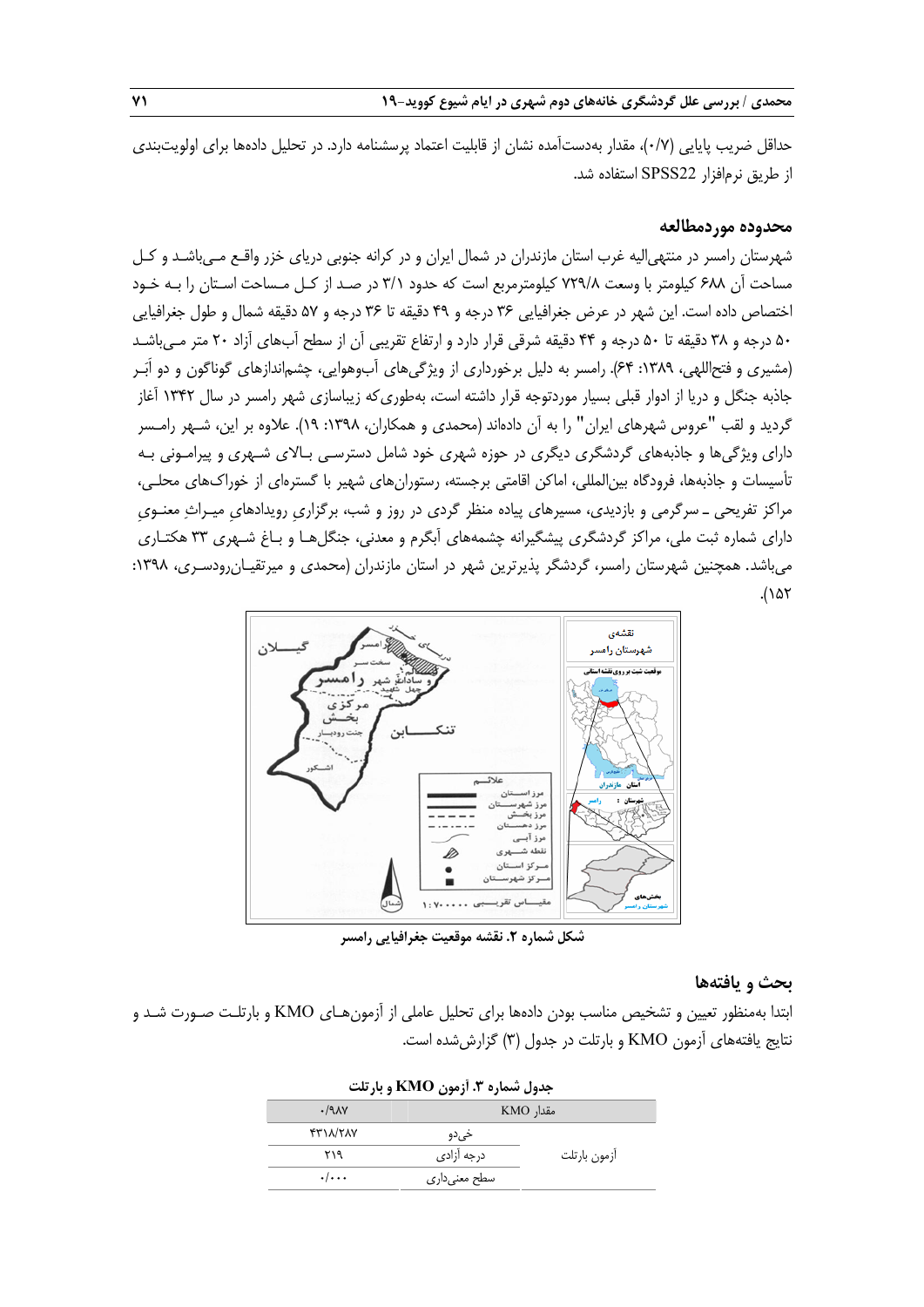با توجه به مقدار KMO كه تقريباً به يك نزديك است، ميـزان همبـستگي متغيرهـاي واردشـده بـراي تحليـل مناسـب ميباشد. نتايج تحليل عاملي كه عاملهاي استخراجشده همراه با مقـدار ويـژه و درصـد واريـانس مقـدار ويـژه را نـشان ميدهد، در جدول (4) گزارششده است.

| <u>.</u><br>- 775 - 77<br>້ |            | ີ<br>.                  | . <i>.</i> .<br>- - - |
|-----------------------------|------------|-------------------------|-----------------------|
| ّدرصد واريانس مقدار ويژه    | مقدار ويژه | عاما ,ها                | رديف                  |
| $YY/\cdot Y$                | ۸/۹۱۴      | مالكىت                  |                       |
| ۱۲/۷۶۱                      | ۵/۹۶۸      | قوانین و مقررات         |                       |
| $\lambda/\Delta\lambda$     | ۴/۴۰۶      | ویژگیها <i>ی</i> شخصیتی | ٣                     |
| ۶/۴۵۰                       | 8/9 V A    | شرايط اقليمى منطقه      |                       |
|                             |            |                         |                       |

**جدول شماره .4 عوامل استخراجشده انگيزش گردشگري خانه دوم در زمان شيوع كرونا** 

بر اساس يافتههاي حاصل از جدول شماره (4)، عامل وضعيت اقتصادي بـا مقـدار ويـژه 8/914 بـهتنهـايي تبيـينكننـده 42/071 درصد از واريانس كل ميباشد. بهطوركلي، چهار عامل فوق درمجموع 69/862 درصـد كـل واريـانس را تبيـين مينمايند كه نشان از درصد نسبتاً بالاي واريانس تبيين شده توسط اين عاملها دارد.

در اين بخش، براي پاسخ به سؤال، "عوامل تمايل به گردشگري خانـههـاي دوم در شهرسـتان رامـسر در زمـان شـيوع ويروس كرونا كداماند؟" از آزمون همبستگي اسپيرمن استفاده شد. نتايج آزمون در جدول (5) ارائهشده است.

جدول شماره ٥. تحلیل همبستگی اسپیرمن وضعیت ابعاد پنج گانه مؤثر بر گردشگری خانههای دوم زمان شیوع کرونا

| اولويت | معنے ردار ی             | ضريب همبستگي     | متغير وابسته     | متغير مستقل                     |
|--------|-------------------------|------------------|------------------|---------------------------------|
| اول    | $\cdot/\cdot\cdot\cdot$ | ۰/۸۹             |                  | مالکیت خانههای دوم              |
| دوم    | $\cdot/\cdot\cdot\cdot$ | .18              | گردشگری خانههای  | قوانين و مقررات                 |
| سوم    | $\cdot/\cdot\cdot$ ٩    | ۰/۷۸             | دوم در زمان شیوع | ویژگیها <i>ی</i> شخصیت <i>ی</i> |
| چهارم  | $\cdot/\cdot\cdot$      | .15 <sub>A</sub> | ويروس كرونا      | شرايط اقليمي منطقه              |
|        |                         |                  |                  |                                 |

همچنين آزمون همبستگي اين شاخص هاي مربوط به ابعاد با تمايل به گردشگري خانـههـاي دوم نـشان مـي دهـد نيـز موردبررسي قرارگرفتهاند كه نتايج ان به تفكيك در جدول (6) ارائه گرديده است.

| جدول شماره٦. تحلیل همبستگی اسپیرمن شاخصهای ابعاد چهارگانه مؤثر بر گردشگری خانههای دوم زمان شیوع کرونا |  |  |  |  |  |
|-------------------------------------------------------------------------------------------------------|--|--|--|--|--|
|-------------------------------------------------------------------------------------------------------|--|--|--|--|--|

| اولويت در بُعد<br>مربوطه | سطح<br>معنىدارى             | ضريب<br>همبستگی           | متغير<br>وابسته                       | منبع                                                         | متغير مستقل                                    |                           |                                                   |       |
|--------------------------|-----------------------------|---------------------------|---------------------------------------|--------------------------------------------------------------|------------------------------------------------|---------------------------|---------------------------------------------------|-------|
| اول                      | $\cdot/\cdot\cdot$          | $\cdot$ /9)               |                                       |                                                              | احقاق حق مالكيت در هر شرايط                    |                           |                                                   |       |
| دوم                      | $\cdot/\cdot\cdot$          | $\cdot/\lambda$ 9         |                                       | (Gallent, 2014; Quinn,                                       | احساس بومی بودن                                |                           |                                                   |       |
| سوم                      | $\cdot/\cdot\cdot$ ۲        | $\cdot/\lambda\mathrm{V}$ |                                       |                                                              |                                                | 2004; Tjørve et al, 2013) | برخورداری از امکانات عمومی مشابه با<br>جامعه محلى | ماكية |
| چهارم                    | $\cdot/\cdot\cdot\cdot$     | $\cdot/\lambda\Upsilon$   |                                       |                                                              | تملک وسیله نقلیه و سهولت حمل,ونقل              |                           |                                                   |       |
| اول                      | $\cdot/\cdot\cdot$          | $\cdot/\Upsilon$          |                                       |                                                              | وجود جاذبهها                                   |                           |                                                   |       |
| دوم                      | $\cdot/\cdot$ ) )           | ۰۱۶۸                      | إشكع                                  |                                                              | چشماندازهای طبیعی                              |                           |                                                   |       |
| سوم                      | $\cdot/\cdot\cdot$ $\Delta$ | .109                      | أرامش محيط<br>Hoogendoorn, 2013)<br>ٷ | (Muller, 2006; Long $&$                                      |                                                |                           |                                                   |       |
| چهارم                    | $\cdot/\cdot\cdot$ ۳        | $\cdot$ /54               |                                       |                                                              | أبوهواى مناسب                                  |                           |                                                   |       |
| اول                      | .1.79                       | $\cdot$ /YA               | $\mathbf{r}^{\mathbf{c}}$             |                                                              | فرار از یکنواختی و روزمرگی                     |                           |                                                   |       |
| دوم                      | $\cdot/\cdot\cdot\cdot$     | $\cdot$ / $\vee\tau$      |                                       | (محمدی و میرتقیان، ۱۳۹۶:<br>:Admiak,2018<br>(Hilltunen, 2007 | طولانی شدن دوران قرنطینه و استفاده از<br>فراغت | ويژگى هاى                 |                                                   |       |
| سوم                      | $\cdot/\cdot$ ) )           | $\cdot/\gamma$ .          |                                       |                                                              | ریسکپذیری و عدم پذیرش خطر                      |                           |                                                   |       |
| چهارم                    | $\cdot/\cdot\cdot$          | ۰/۶۸                      |                                       |                                                              | گریز از آلودگی شهری و مراکز پرخطر              |                           |                                                   |       |
| ينجم                     | $\cdot/\cdot\cdot$ ٩        | $\cdot$ /۶۱               |                                       |                                                              | تعلق خاطر به مكان                              |                           |                                                   |       |
| ششم                      | $\cdot/\cdot$ ) $\cdot$     | $\cdot/\Delta\lambda$     |                                       |                                                              | کسب اّمادگی روحی و جسمی                        |                           |                                                   |       |
|                          |                             |                           |                                       |                                                              |                                                |                           |                                                   |       |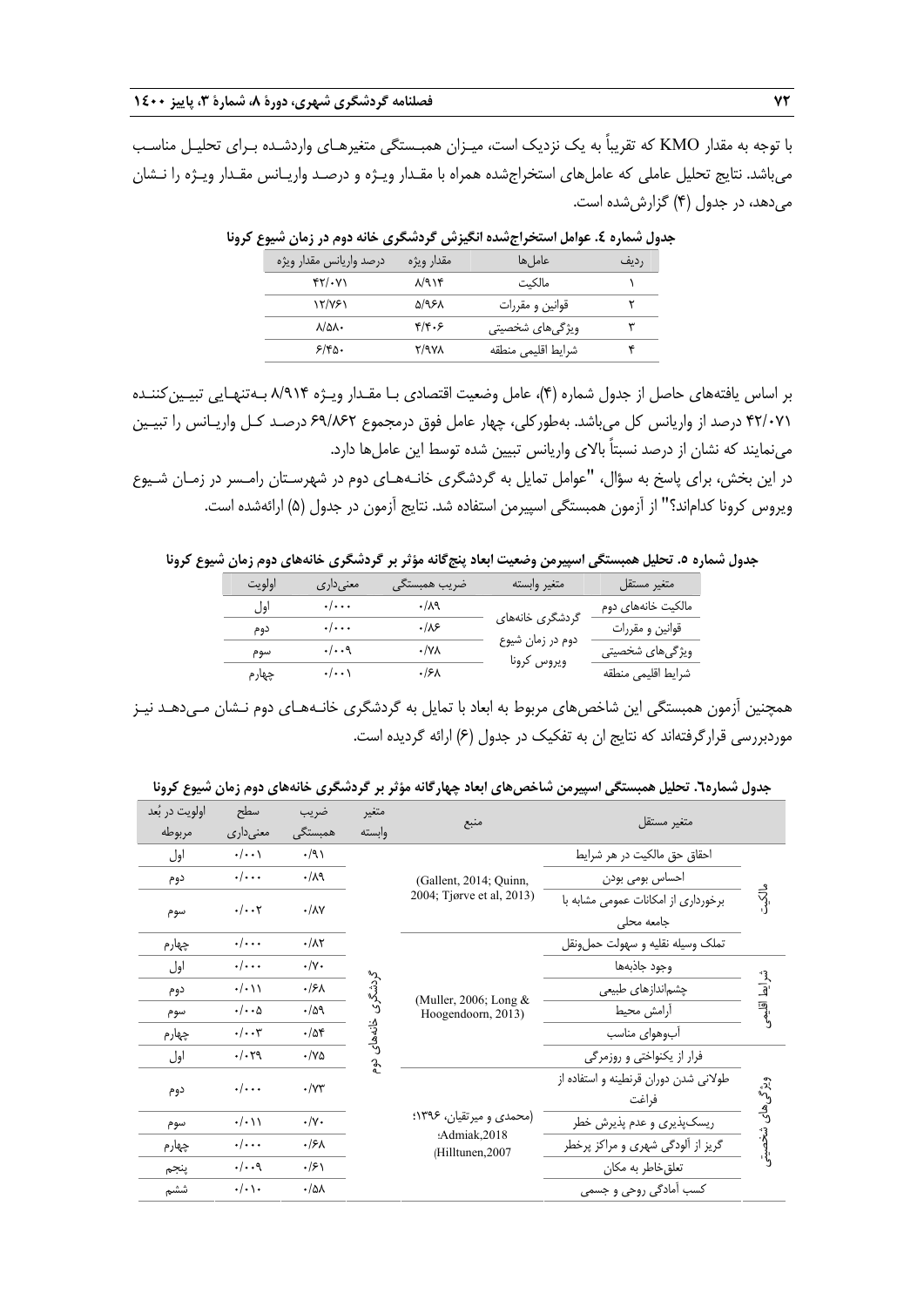| اول   | $\cdot$ / $\cdot$ $\cdot$ | $\cdot/\lambda$    |                                                   | عدم منع دول <i>ت</i> برا <i>ی</i> سفر |             |
|-------|---------------------------|--------------------|---------------------------------------------------|---------------------------------------|-------------|
|       | $\cdot/\cdot\cdot$ ۴      | $\cdot$ /79        |                                                   | عدم وضع قوانین و مقررات برای جلوگیری  | قواتيز      |
| دوم   |                           |                    |                                                   | از سفر                                | ഹ           |
| سوم   | $\cdot/\cdot \vee$        | $\cdot$ /yy        | $(Zo\gtrsim al. 2020)$ ;<br>Chinazzi et al, 2020) | عدم قرنطينه كامل شهرها و روستاها      | $\tilde{a}$ |
|       | $\cdot/\cdot\cdot\cdot$   | $\cdot$ / $\vee$ ۴ |                                                   | عدم وضع جريمه براي سفرهاي             |             |
| چهارم |                           |                    |                                                   | غيرضروري                              |             |

آزمون همبستگي ابعاد اصلي چهارگانه گردشگري خانههاي دوم در زمان شيوع ويروس كرونا كويد19- نشان داد كه ابعاد مالكيت با مقدار همبستگي (سطح معنيداري)، 0/89 (0/000)، قـوانين و مقـررات بـا مقـدار همبـستگي 0/86 (0/000)، ويژگيهاي شخصيتي با مقدار همبستگي 0/78 (0/009) و شرايط اقليمي منطقه با مقـدار همبـستگي /68 0(0/001) بـا قابليت اطمينان 95 درصد به ترتيب بيشترين شدت ارتباط مستقيم با گردشگري خانـه هـاي دوم در شهرسـتان رامـسر را دارند.

مؤلفههاي «احقاق حق مالكيت در هر شرايط» با شـدت همبـستگي (0/91) در سـطح معنـيداري (0/001) و بـا قابليـت اطمينان 95 درصد، «احساس بومي بودن» با شدت همبستگي (0/89) در سطح معنيداري (0/000) و با قابليت اطمينـان 95 درصد، «برخورداري از امكانات عمومي مشابه با جامعـه محلـي » بـا شـدت همبـستگي (0/87) در سـطح معنـيداري (٠/٠٢) و با قابليت اطمينان ٩۵ درصد، «تملك وسيله نقليه و سهولت حمل ونقل» با شدت همبستگي (٠/٨٢) در سـطح معنيداري (0/000) و با قابليت اطمينان 95 درصد، بهترتيب بيشترين تأثير را برعامل مالكيت داشتند.

مؤلفههاي «عدم منع دولت براي سفر» با شدت همبستگي (0/80) در سطح معنيداري (0/000) و با قابليت اطمينـان 95 درصد، «عدم وضع قوانين و مقررات براي جلوگيري از سفر» با شدت همبستگي (0/79) در سطح معنيداري (0/004) و با قابليت اطمينان 95 درصد، «عدم قرنطينه كامل شهرها و روسـتاها» بـا شـدت همبـستگي (0/77) در سـطح معنـيداري (0/017) و با قابليت اطمينان 95 درصد، «عدم وضع جريمه براي سفرهاي غيرضروري» با شـدت همبـستگي (0/74) در سطح معنيداري (0/004) و با قابليت اطمينان 95 درصد، بهترتيب بيشترين تأثير را برعامل قوانين و مقررات داشتند.

مؤلفههاي «فرار از يكنواختي و روزمرگي» با شدت همبستگي (0/75) در سطح معنيداري (0/029) و با قابليـت اطمينـان 95 درصد، «طولاني شدن دوران قرنطينه و استفاده از فراغت» با شدت همبستگي (0/73) در سطح معنيداري (0/000) و با قابليت اطمينان 95 درصد، «ريسكپذيري و عدم پـذيرش خطـر» بـا شـدت همبـستگي (0/70) در سـطح معنـيداري (0/011) و با قابليت اطمينان 95 درصد، «گريز از آلودگي شهري و مراكز پرخطر» با شدت همبـستگي (0/68) در سـطح معنيداري (0/000) و با قابليت اطمينان 95 درصد، «تعلقخاطر به مكان» با شدت همبستگي (0/61) در سطح معنيداري (0/009) و با قابليت اطمينـان 95 درصـد، «كـسب آمـادگي روحـي و جـسمي» بـا شـدت همبـستگي (0/58) در سـطح معنيداري (١٠/٠١٠) و با قابليت اطمينان ٩۵ درصد به ترتيب بيشترين تأثير را بر عامل ويژگيهاي شخصيتي داشتند. مؤلفههاي «وجود جاذبهها» با شدت همبستگي (0/70) در سطح معنـيداري (0/000) و بـا قابليـت اطمينـان 95 درصـد، «چشماندازهاي طبيعي» با شدت همبستگي (0/68) در سطح معنيداري (0/011) و با قابليت اطمينان 95 درصد، «آرامش محيط» با شدت همبستگي (0/59) در سطح معنيداري (0/005) و با قابليت اطمينان 95 درصد، «آبوهواي مناسـب» بـا شدت همبستگي (0/54) در سطح معنيداري (0/003) و با قابليت اطمينان 95 درصد، به ترتيب بيشترين تأثير را بـرعامـل شرايط اقليمي داشتند.

# **نتيجهگيري**

در دوران شيوع ويروس كرونا بسياري از كشورها اقدامات سختگيرانهاي را نهتنها براي كنترل شيوع ويروس بلكه بـراي جلوگيري از اشباع خدمات بهداشتي و اورژانس خود انجام دادهاند. در اين راستا بعضي كـشورها قـوانين سـخت گيرانـهاي براي تحركات انساني در نظر گرفتند و در پي آن محدوديت هاي سفرهاي بينالمللي افزايش پيدا كرد. بنابراين با توجه به تحولات گردشگري در طي شيوع ويروس كرونا؛ خانههاي دوم بهعنوان مقاصد گردشگري محبوبيت بيشتري پيدا كردند.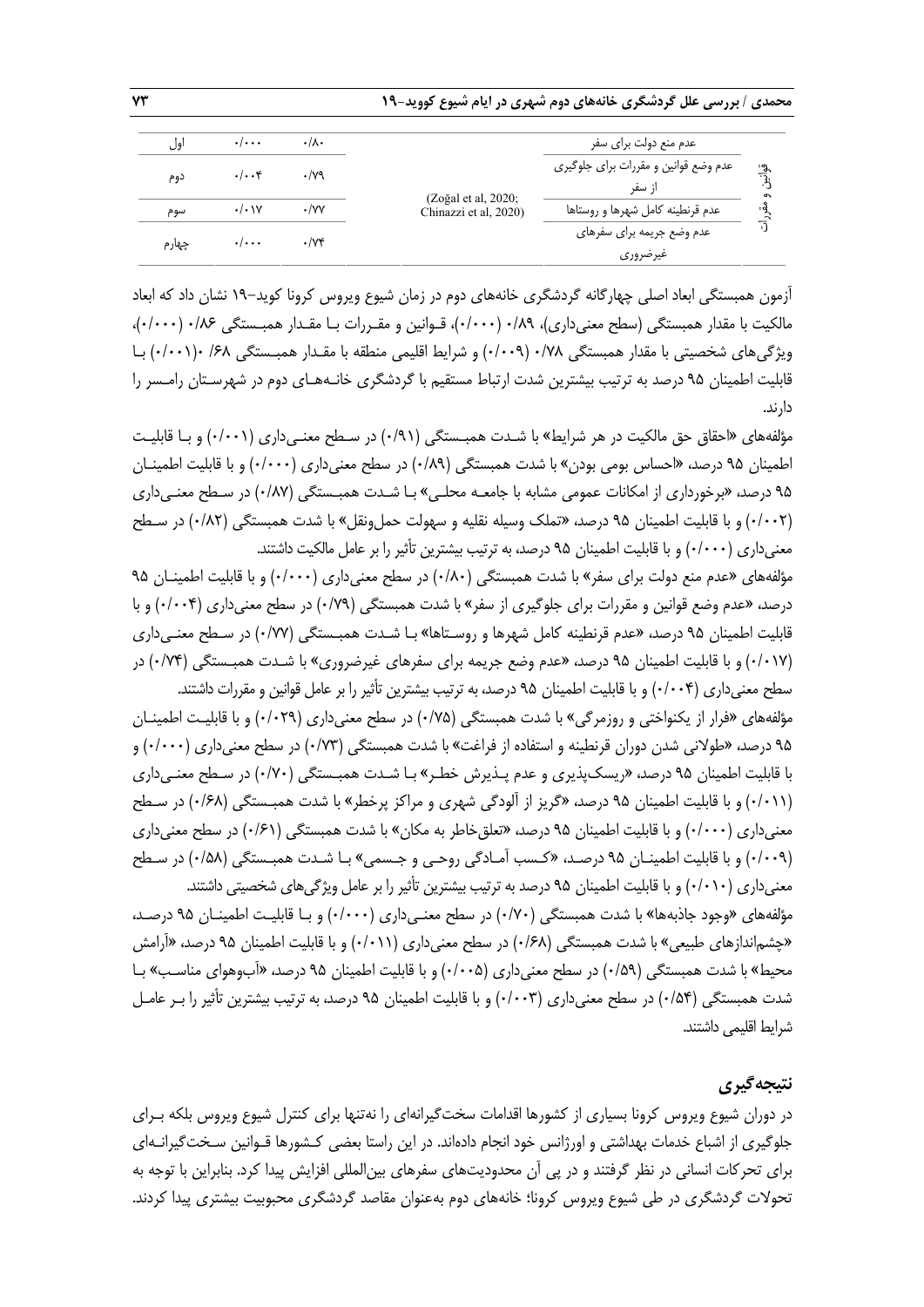در پي اين تحولات، تحقيقات در مورد خانههاي دوم مـيتوانـد راهنمـايي بـراي درك رفتـار و تمـايلات و انگيـزه هـاي گردشگران در مكانهاي مختلف باشد. هرچند صاحبان خانههاي دوم بخشي از جامعه محلي محسوب ميشوند؛ مالكيـت خانههاي دوم عمدتاً با افراد غيربومي است و اين روند در ايران در مكانهاي خوش آبوهـواي شـمال نظيـر شهرسـتان رامسر سرعت بيشتري نيز دارد. بنابراين پيشبيني ميشود كه در دوران پساكرونا، خانههاي دوم نهتنهـا ممكـن اسـت در مركز فعاليتهاي گردشگري قرار بگيرند، بلكه نقش اصلي را در بازار مسكن نيـز داشـته باشـند. بـااينوجـود، تحقيقـات بيشتري بايد در اين زمينه موردبررسي قرار گيرند. تحقيق حاضر با هدف بررسي علل و انگيزههاي گردشگري خانـههـاي دوم در دوران كرونا صورت گرفت. آزمون همبستگي ابعاد اصلي چهارگانه (ويژگيهاي شخصيتي، شرايط اقليمي منطقـه، مالكيت و قوانين و مقررات) با گردشگري خانههاي دوم در شهرستان رامسر به اين نتيجـه رسـيديم كـه ابعـاد مالكيـت، قوانين و مقررات، ويژگيهاي شخصيتي و شرايط اقليمي منطقه به ترتيب بيشترين شدت ارتباط مـستقيم بـا گردشـگري خانههاي دوم در زمان شيوع ويروس كرونا كويد19- در شهرستان رامسر را داشتند. ازآنجاييكه استان مازندران بـه دليـل فاصله كم و امكان دسترسي سريع به پايتخت كشور و همچنين برخورداري از منابع گردشگري طبيعي در خور توجـه، در فصول مختلف سال پذيراي گردشگران بيشمار ميباشد؛ ولي اين بار از مردم خواسته شد، سفر نكنندتا بهاينترتيـب از انتـشار اين بيماري و فشارهاي ناشي از كادر درمان كم شود. هرچندمسئولان در بعدپيشگيري از شيوع بيماري تصميماتي مناسبي ماننـد تعطيلي مراكز اقامتي، رستورانها و تأسيسات گردشگري در استان مازندران نمودند امـا مـشاهده ترافيـك سـنگين در محورهـاي شمالي باعث نگراني جامعه بومي استان مازندران شد.

تردد ماشينهاي غيربومي در جايجاي شهرها و روستاهاي اين استان بهويژه شهرستان رامسر نشاندهنده اين امر است كه تعداد خانههاي دوم در اين منطقه زياد است. اگرچه خانههاي دوم و حضور گردشگران باعث رونق اقتصادي و ايجاد اشـتغال شـده ولـي براي مواقع بحراني مانند بحران اخير، بايد آموزش لازم به جامعه ميزبان و گردشگران و مالكين خانههاي دوم داده شود و همچنين قوانين اضطراري وضع گردد. بايد به فكر طرحهايي باشيم كه جامعه مهمان همانگونه كه از خدمات بهداشـتي و درمـاني و سـاير خدمات در جامعه ميزبان بهره ميبرد در هزينهها هم شريک باشد، اين طرحها قابل برنامهريزي است چنانچه پـيش از آن از طـرح ترافيك در پايتخت استفادهشده و افراد با خودروي پلاك غيربومي بهمحض ورود به اين مناطق بايدهزينـه آن را پرداخـت كننـد، ميتوان همين شرايط را براي كساني كه مالك ويلا در منطقه غير از سكونت خود هستند در نظر گرفت و ايـن وظيفـه مـسئولان اجرايي است تاهمه ذينفعان گردشگري در آن سهيم باشند. وضع قوانين و مقررات محدودكننده و متناسب با بحرانهاي ناگهاني اگرچه در كوتاهمدت باعث افت گردشگري و معضلات اقتصادي براي صاحبان كسبوكار فعال در حوزه گردشگري مي شود اما اين نكته حائز اهميت است كه در آينده، صنعت گردشگري براي رشدو شكوفايي به جوامع ميزبان و گردشگران سالم و آمـوزش ديـده نياز دارندتا با حفظ سلامت خود و ديگران بهدوراز نگراني اوقات خوش و لذت بخشي را سپري كنند.

# **تقدير و تشكر**

بنا به اظهار نويسنده مسئول، اين مقاله حامي مالي نداشته است.

# **منابع**

- 1) آمار، تيمور و برنجكار، افسانه (1388) تحليل جغرافيايي گسترش خانههاي دوم در نواحي روستايي شهرستان بندر انزلي بعد از انقلاب اسلامي، فصلنامه چشمانداز جغرافيايي، سال ۴، شماره ۹، صص.٢۵-٧.
- 2) ايزدي، حسن و صلحجو، مصطفي (1397) بررسي علل و پيامدهاي شكلگيري خانههاي دوم در حومـه كـلانشـهرها؛ مـورد پژوهي: شهر مشهد، فصلنامه برنامهريزي منطقهاي، سال ٨ شماره ٣١، صص. ١٥٢-١٢٩.
- 3) توكلي، احمد؛ كربلايينيا، محمدهادي؛ كشاورز، محسن؛ صفرنژاد تمشكل، فهيمـه و منـوري، سـيد حميدرضـا (1396) كرونـا ويروس سندرم تنفسي خاورميانه (MERS-Cov)، مجله ميكروبشناسي پزشكي ايران، سال ۱۱، شماره ۱، صص. ٨−۱.
- 4) رضواني، محمدرضا؛ اكبريان رونيزي، سعيد رضا؛ ركنالدين افتخاري، عبدالرضا؛ بدري، سيد علـي (1390) تحليـل مقايـسهاي آثار اقتصادي گردشگري خانههاي دوم با گردشگري روزانه بر نواحي روسـتايي، بـا رويكـرد توسـعه پايـدار (مـورد مطالعـاتي: شهرستان شميرانات، استان تهران)، پژوهشهاي روستايي، دوره ٨، شماره ۴، صص. ۶۲-۳۵.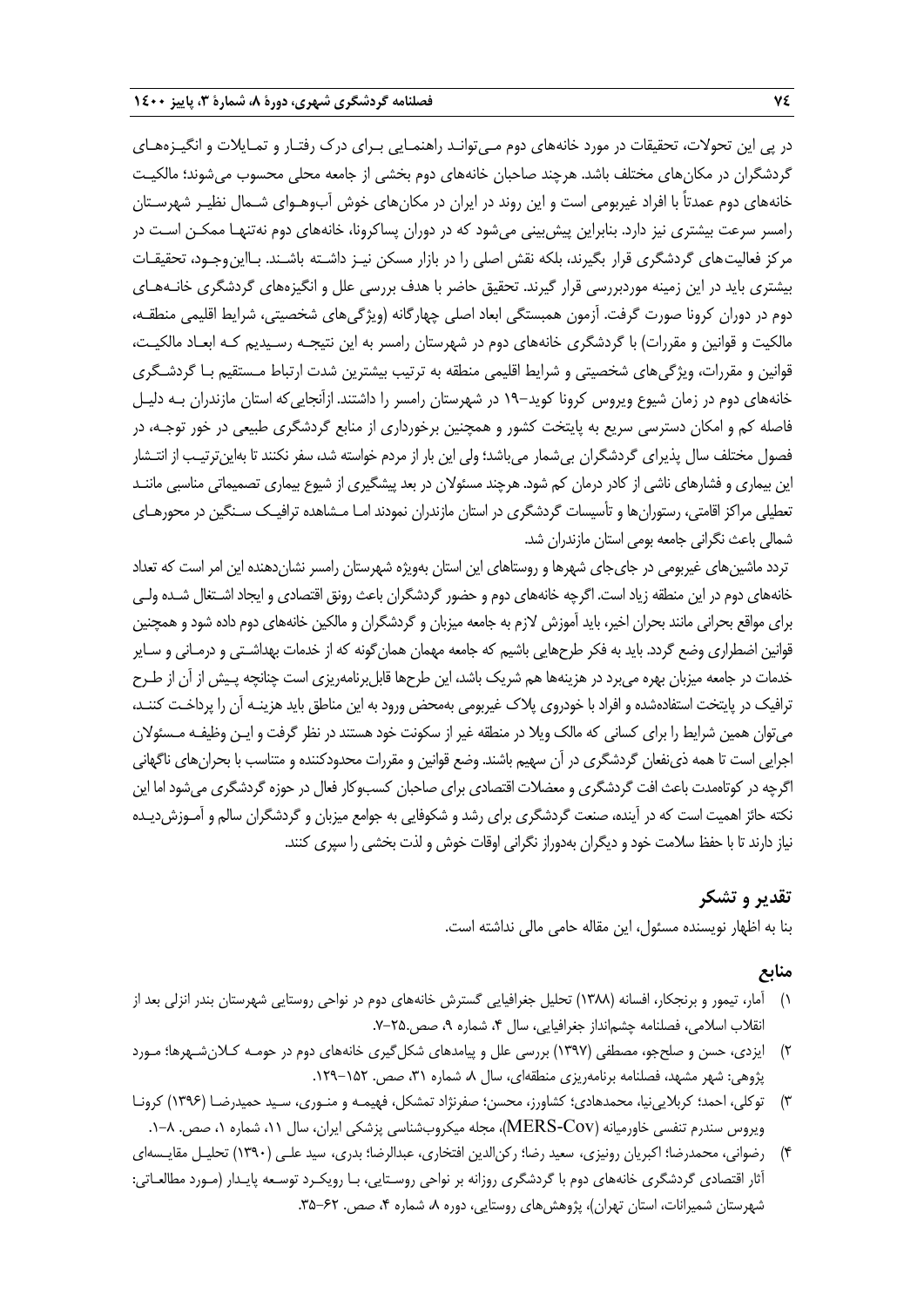- 5) دادورخاني، فضيله و محمدزاده لاريجاني، فاطمه (1392) ارزيابي پيامدهاي اقتصادي و اجتمـاعي گردشـگري خانـههـاي دوم (مطالعه موردي: روستاهاي ييلاقي بخش بندپي شرقي شهرستان بابل)، پژوهشهاي جغرافيـاي انـساني، دوره ،45 شـماره ،4 صص ١٠٢-٧۵.
- 6) عينالي، جمشيد؛ رومياني، احمد (1392) ارزيابي نقش سرمايه اجتماعي در توسعه گردشگري روستايي با تأكيد بر خانههاي دوم مطالعه موردي: دهستان حصار وليعصر- شهرستان بوئينزهرا، برنامهريزي و توسعه گردشگري، دوره ۲، شماره ۶ صص. ۷۴-.۵۲
- 7) عنابستاني، علياكبر (1389) فرآيند شكلگيري خانههاي دوم روسـتايي و عوامـل مـؤثر بـر آن (مطالعـه مـوردي: روسـتاهاي ييلاقي غرب مشهد)، پژوهشهاي جغرافياي انساني، دوره ،42 شماره ،74 صص. .103-117
- 8) عنابستاني، علياكبر و خوشچهره، محمدجواد (1394) بررسي پيامدهاي اجتماعي ناشي از حضور گردشگري خانههاي دوم در سكونت گاههاي روستايي شهرستان بينالود، آمايش جغرافيايي فضا، دوره ۱۵، شماره ۶ صص. ۱۲۸–۱۰۹.
- 9) قربان زاده داوود و عابدي، احسان (1399) بررسي نقش دلبستگي ايمن در پيشبيني نيـات تجربـي گردشـگران در سـفر بـه مقاصد گردشگري در دوران شيوع ويروس كوويد،19- مطالعات مديريت گردشگري، دوره 15(ويژهنامه همهگيري كوويد 19)، صص. .145-178
- 10) فيروزنيا، قدير؛ ركنالدين افتخاري، عبدالرضا؛ وليخاني، محبوبه (1390) پيامدهاي گسترش ويلا سـازي (خانـههـاي دوم) در نواحي روستايي: دهستان تاررود شهرستان دماوند، نشريه جغرافيا، دوره ،31 شماره ،9 صص .149-170
- 11) مشيري، سيد رحيم و فتحاللهي، فرشته (1388) چشمههاي آبگرم؛ توانمندي شهر رامسر در عرصه توريسم درماني، فـصلنامه علمي پژوهشي جغرافيا، زمستان ۱۳۸۸، دوره ۳، شماره ۱۱، صص. ۷۶-۵۵.
- ١٢) محمدي، مصطفى و ميرتقيان رودسري، سيد محمد (١٣٩۶) شناسـايي و اولويـتبنـدي عوامـل مـؤثر بـر رونـد شـكل گيـري گردشگري خانههاي دوم روستايي (مطالعه موردي: مجتمـع روسـتايي جـواهرده در رامـسر)، مجلـه پـژوهش و برنامـهريـزي روستايي، دوره ،2 شماره ،2 صص. .140-125
- 13) محمدي، مصطفي؛ ميرتقيان رودسري، سيد محمد؛ ناسوتي، مهشيد (1398) ارزيـابي عوامـل مـؤثر بـر وفـاداري گردشـگران رويدادهاي بومي- فرهنگي در مقصد گردشگري رامسر، فصلنامه گردشگري شهري، دوره ۶ شماره ۴، صص. ۳۱-۱۷.
- 14) محمدي، مصطفي و ميرتقيان رودسري، سيد محمد (1398) بررسي عوامل مؤثر بر وفـاداري بـه مقـصد گردشـگري شـهري مطالعه موردي: شهر رامسر، فصلنامه گردشگري شهري، دوره ۶، شماره ۰، صص. ۱۶۷–۱۴۹.
- 15) Adamiak, C. (2018) Changing social structure of second home owners in Poland. In C. M. Hall & D. K. Müller (Eds.), The Routledge handbook of second home tourism and mobilities, Abingdon, UK: Routledge.
- 16) Akerlund, U. & Lipkina, O. & Hall, C. M. (2015) Second home governance in the EU: in and out of Finland and Malta, Journal of Policy Research in Tourism, Leisure and Events, Vol.7, No.1, pp.77- 97.
- 17) Amar, T. & Bernjkar,A. (2009) Geographic Analysis of Second Homes in Rural Areas County of Bandar Anzali After the Islamic Revolution, Journal of Geographic Examination, Vol.4, No.9, pp.7- 25. [in Persian].
- 18) Anabestani, A. (2010) The process of formation of second rural houses and the factors affecting it (Case study: summer villages west of Mashhad), Human Geography Research, Vol.42, No.74, pp.117-103. [in Persian].
- 19) Anabestani, A.K. & Khoshchehreh, M. J. (2015) A Study of Social Consequences of the Presence of Second Home Tourism in Rural Settlements of Binalood County, Geographical Planning, Vol.15, No.6, pp.128-109. [in Persian].
- 20) Asgary, A. & Rezvani, M. R, & Mehregan, N. (2011) Local Residents' Preferences for Second Home Tourism Development Policies: A Choice Experiment Analysis, tourismos.Vol.6, No.1, pp. 31-51.
- 21) Arnesen, T. & Claval, P. & Hall, C. & Hiltunen, M. & Jose, H. & Iakovidou, O. & Karayiannis, O. & Mazón, T. & Müller, D. (2016) Second Home Tourism in Europe: Lifestyle Issues and Policy Responses.
- 22) Bhatia, G. (2010) Second home supply in Northern Sweden: An analysis of location and price, Master Thesis.
- 23) Baltaci, F. & Cevirgen, A. (2020) The impacts of second home tourism on socio cultural and economic life: The residents' perspectives, Journal of the Geographical Institute Jovan Cvijic, Vol.70, No.3, pp. 273-288.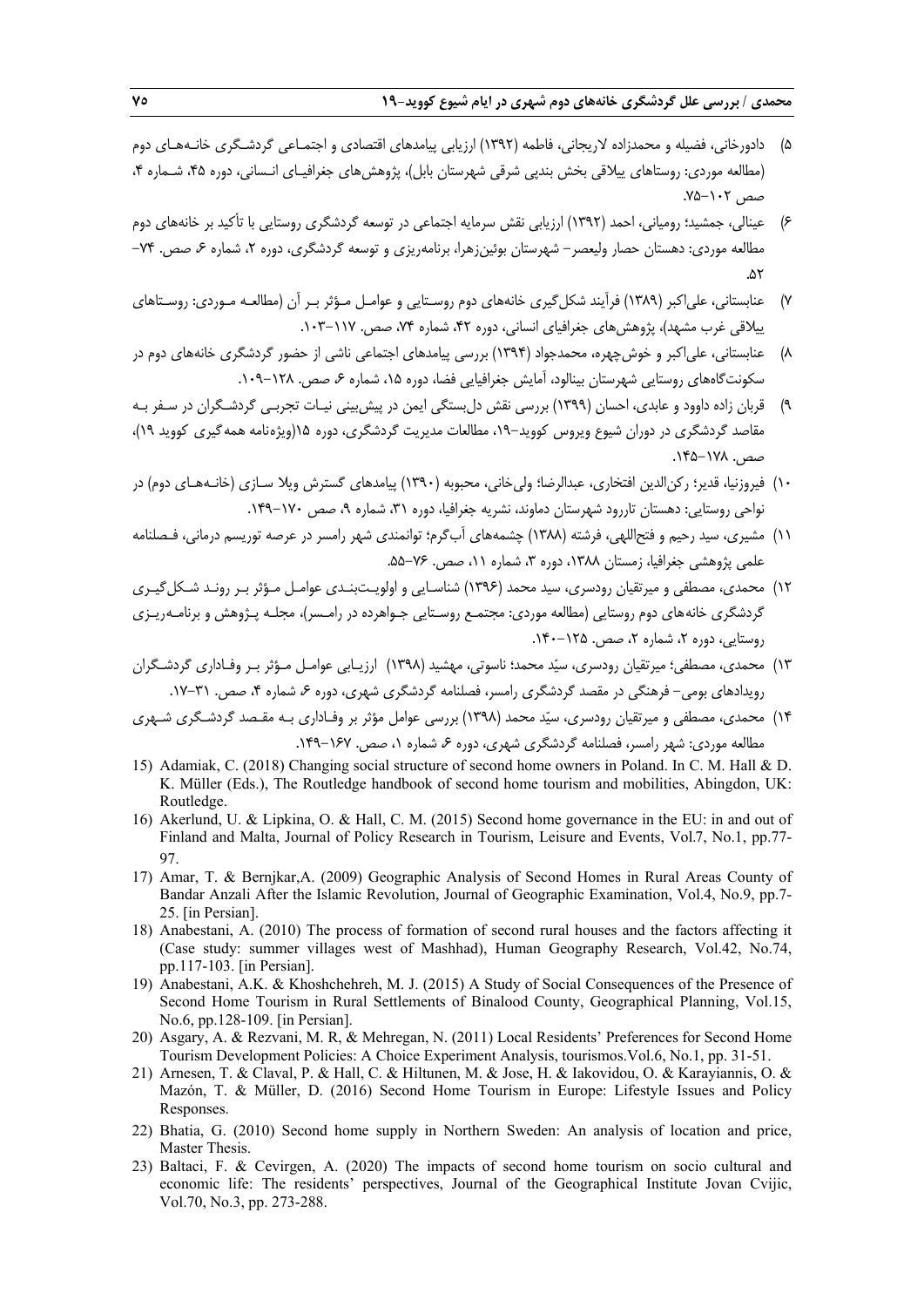- 24) Baker, T. (2020) Chinese hotels seeing steep declines from coronavirus. Retrieved from http://hotelnewsnow.com/Articles/300132/Chinese-hotels-seeing-steepdeclines-from-coronavirus, Erişim Tarihi: 24.07.2020
- 25) Brida, J. G. & Osti, L. & Santifaller, E. (2011) Second homes and the need for policy planning, tourismos, Vol.6, No.1, pp.141-163.
- 26) Butler R.W. & Suntikul W. (2013) (Eds.) Tourism and war, Routledge
- 27) Byrne, M. (2020) "Generating rent and the financialization of housing: a comparative exploration of the growth of the private rental sector in Ireland, the UK and Spain", Housing Studies, Vol.35, No.4, pp. 743-765.
- 28) Chinazzi, M. & Davis, J. T. & Ajelli, M. & Gioannini, C. (2020) The effect of travel restrictions on the spread of the 2019 novel coronavirus (COVID-19) outbreak, Science, Vol.368, No.6489, pp. 395- 400
- 29) Dadvarkhani, F. & Mohammadzadeh Larijani, F. (2013) Evaluation of economic and social consequences of second home tourism (Case study: summer villages in the eastern part of Babol), Human Geography Research, Vol.45, No.4, pp.102-75. [in Persian].
- 30) Dias, J.A. & Correia, A. & López, F.J.M. (2015) "The meaning of rental second homes and places: the owners' perspectives", Tourism Geographies, Vol.17 No. 2, pp. 244-261.
- 31) Dolnicar, S. & Zare, S. (2020) COVID19 and Airbnb Disrupting the disruptor, Annals of Tourism Research, Vol.83, pp.10-29.
- 32) Einali, J. & Romiani, A. (2013) Evaluating the role of social capital in the development of rural tourism with emphasis on the second houses of the case study: Hesar Valiasr village - Buinzehra city, tourism planning and development, Vol.2, No.6, pp.74-52. [in Persian].
- 33) Faulkner, B. (2000) "The Future ain't what it used to be" Coping with change, turbulence and disasters in tourism research and destination management. Retrieved from http://hdl.handle.net/10072/368696. Accessed 20.12.2018.
- 34) Folinas, S. & Metaxas, T. (2020) Tourism: The Great Patient of Coronavirus COVID-2019, International Journal of Advanced Research, Vol.8 No.1, pp.365-375
- 35) Firuznia, Q. & Rokn al-Din Eftekhari, A.R. & Valikhani, M. (2011) Consequences of the expansion of villa construction (second houses) in rural areas: Tarroud rural district of Damavand city, Journal of Geography, Vol.31, No.9, pp.170-149. [in Persian].
- 36) Ghorbanzadeh, D. & Abedi, E. (2020) Investigating the Role of Secure Attachment in Predicting the Experimental Intentions of Tourists in Traveling to Tourism Destination during the COVID -19 outbreak, Tourism Management Studies, Vol.15, No.5, pp.145-178. [in Persian].
- 37) Gumel, A. B. & Ruan, S. & Day, T. & Watmough, J. & Brauer, F. (2004) Modelling strategies for controlling SARS outbreaks, Proc Biol Sci, Vol.271, No.1554, pp.2223-232.
- 38) Granville, F. & Mehta, A. & Pike, S. (2016) Destinations, disasters and public relations: stakeholder engagement in multi-phase disaster management, Journal of Hospitality and Tourism Management, Vol.28, No.7, pp.73–79.
- 39) Hall, C.M. & Scott, D. & Gössling, S. (2020) "Pandemics, transformations and tourism: be careful what you wish for", Tourism Geographies, Vol. 22, No.3, pp. 577-598.
- 40) Hall, C.M. (2014) "Second home tourism: an international review", Tourism Review International, Vol. 18 No. 3, pp. 115-135
- 41) Hall, C. M. & Müller, D. K. (Eds.). (2004) Tourism, mobility, and second homes: Between elite landscape and common ground.
- 42) Herranz, C. (2020) Es dispara el lloguer d'autocaravanes: no en quedarà cap de lliure per passar-hi l'estiu (The rental of caravans is on the rise: none will be left free to spend the summer there), available at: www.ccma.cat/324/es-dispara-el-lloguer-dautocaravanes-no-en-quedara-cap-de-lliureper-passar-hi-lestiu/noticia/3020155/ (accessed June 18).
- 43) Henderson, J.C. (2007) Managing tourism crises. Tourism crises: causes, consequences and management. Butterworth–Heinemann.
- 44) Hoogendoorn, G. & Mellett, R. & Visser, G. (2005) Second homes tourism in Africa: Reflections on the South African experience, Urban Forum,Vol 16, No. 2, pp.112-154.
- 45) Hiltunen, M. J. (2007) Environmental impacts of rural second home tourism Case Lake District in Finland, Scandinavian Journal of Hospitality and Tourism, Vol.7, No.3, pp. 243–265.
- 46) Izadi, H. & Solhjoo, M. (2018) Investigating the causes and consequences of the formation of second homes in the suburbs; Case study: Mashhad, Regional Planning, Vol.8, No.31, pp.152-129. [in] Persian].
- 47) Jacobs, C. A. J. (1972) Second home in Denbighshire, county of Denbigh, Tourism and recreation report, Vol 3, pp. 1-60.
- 48) Johnston, R.J. (1988) Dictionary of Human Geography, Second edition, Blackwell, Oxford.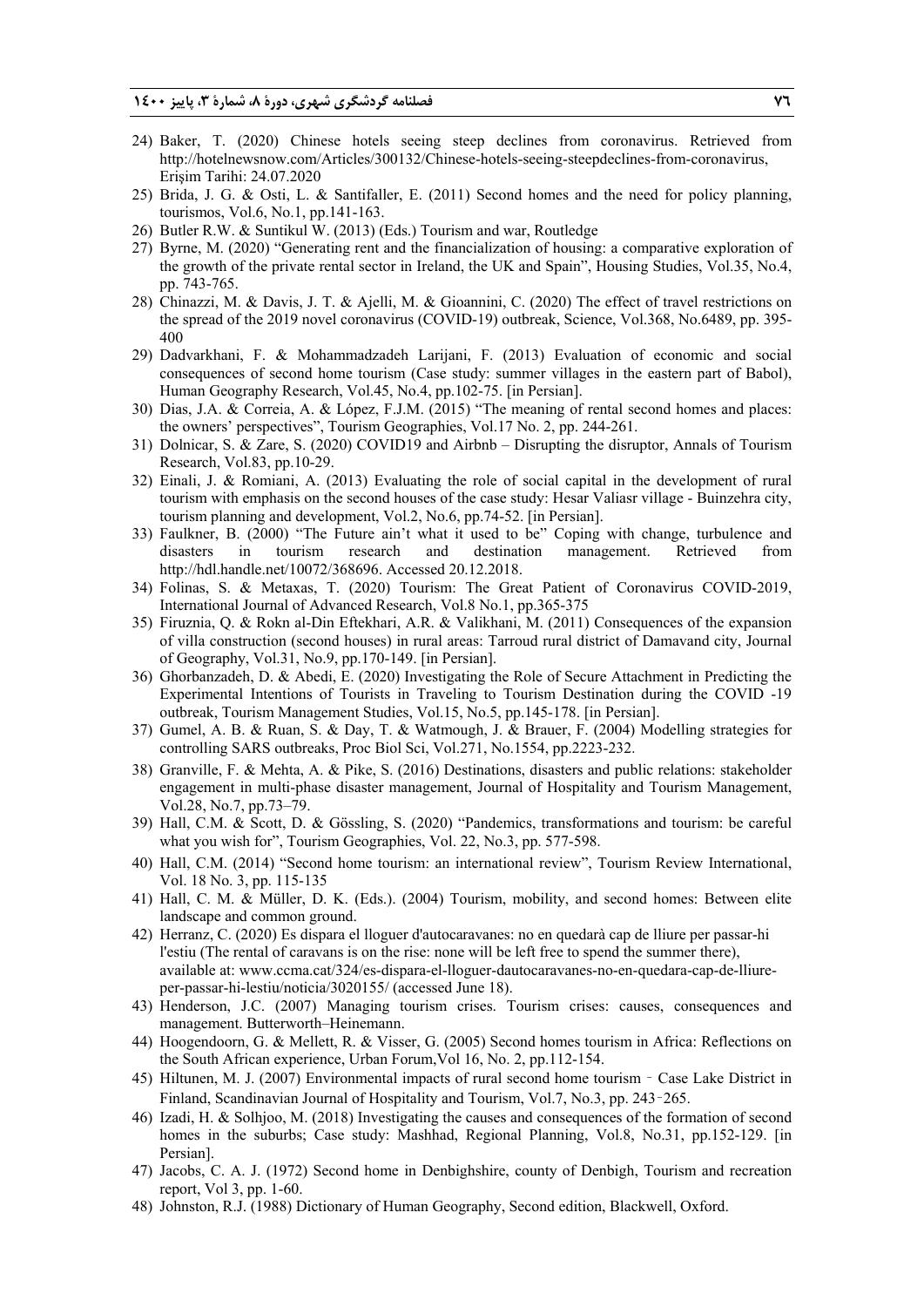- 49) Kauppila, P. (2010) Resorts, second home owners and distance: a case study in northern Finland, Fennia**,** Vol 188, No.2, pp. 163-178.
- 50) Kaltenborn, B. P. & Andersen, O. & Nelleman, C. & Bjerke, T. & Thrane, C. (2008) Resident attitudes towards mountain second‐home tourism development in Norway: the effect of environmental attitudes, Journal of Sustainable Tourism, Vol.16, No. 6, pp. 664–680.
- 51) Kondo, M.C. & Riverab, R. & Stan Rullman, J. R. (2012) protecting the idyll but not the environment: Second homes, amenity migration and rural exclusion in Washington State, Landscape and Urban Planning, 106, 174-182.
- 52) Lanouar. C,H. & Goaied, M. (2019) Tourism, terrorism and political violence in Tunisia: Evidence from Markov-switching models, Journal of Tourism Management, Vol.70, pp.404-418.
- 53) Lapointe, D. (2020) "Reconnecting tourism after COVID-19: the paradox of alterity in tourism areas", Tourism Geographies, Vol.22, No.23, pp. 633-338,
- 54) Long, D. P. & Hoogendoorn, G. (2013) Second home owners' perceptions of a polluted environment: the case of Hartbeespoort, South African Geographical Journal, Vol.95, No.1, pp.91-104.
- 55) Litvin, S. W. & Xu, G. & Ferguson, A. C. & Smith, W. W. (2013) Too attractive for its own good? South of broad, second/vacation - homes and resident attitudes, Tourism Management Perspectives, Vol.7, No.2, pp.89–98.
- 56) Mohammadi, M. & Mirtaghian Rudsari, S. (2017) Identifying and Prioritizing Factors Affecting the Process of Formation of Rural Second Homes Tourism (Case Study: Rural Complex of Javaherdeh in Ramsar), Journal of Research and Rural Planning, Vol.6, No. 2, pp. 125-140. [in Persian].
- 57) Mohammadi, M. & Mirtaghian Rudsari, S. & Nasuti, M. (2019) Evaluation of Factors Affecting Tourist Loyalty of Indigenous-Cultural Events in Ramsar Tourism Destination, Journal of Urban Tourism, Vol.6, No.4, pp.31-17. [in Persian].
- 58) Mohammadi, M. & Mirtaghian Rudsari, S. (2019) Investigating the Factors Affecting Loyalty to Urban Tourism Destination Case Study: Ramsar City, Journal of Urban Tourism, Vol.6, No.1, pp. 167-149. [in Persian].
- 59) Moshiri, S. R. & Fathollah, F. (2009) hot springs; Empowerment of Ramsar city in the field of medical tourism, Journal of Geography, Vol.3, No.11, pp.76-55. [in Persian].
- 60) Muller, D. K. (2006) the attractiveness of second home areas in Sweden: a quantitative analysis, Current Issues in Tourism, Vol.9, No.4-5, pp. 335-350.
- 61) Müller, D. K. (2021) 20 years of Nordic second-home tourism research: a review and future research agenda, Scandinavian Journal of Hospitality and Tourism, Vol.21, No.1, pp.91-101.
- 62) Nagaraju, L. G. & Chandrashekara, B. (2014) Rural tourism and rural development in India, International Journal of Interdisciplinary and Multidisciplinary Studies, Vol.1, No.6, pp.42-48.
- 63) Rahman, A. & Sarkar A. (2019) Risk factors for fatal Middle East respiratory syndrome coronavirus infections in Saudi Arabia: analysis of the WHO line list, 2013-2018, Am J Publ Health, Vol.12, No.109, pp. 88–93.
- 64) Reddy, M.V. & Shaw, G. & Williams, A.M. (2006) Impact of the Tsunami on Tourism Industry and Ecosystem: the Andaman and Nicobar Islands, India. In South-South Cooperation Series - Working paper Nr:36. Montevideo: UNESCO. Retrieved from

https://unesdoc.unesco.org/ark:/48223/pf0000178632. Accessed 30.03.2020.

- 65) Rezvani, M. R. & Akbarian Ronizi, S. R. & Rokn al-Din Eftekhari, A. R. & Badri, S. A. (2011) Comparative analysis of the economic effects of second home tourism with daily tourism on rural areas, with a sustainable development approach (case study: Shemiranat city, Tehran province), Rural Research, Vol.8, No.4, pp.62-35. [in Persian].
- 66) Ritchie, B.W. & Jiang, Y. (2019) A review of research on tourism risk, crisis and disaster management: Launching the annals of tourism research curated collection on tourism.risk, crisis and disaster management, Annals of Tourism Research,Vol.79, pp.102812.
- 67) Roca, M. d. N. & Roca, Z. & Oliveira, J. (2011) Features and Impacts of Second Homes Expansion: the Case of the Oeste Region, Portugal, Hrvatski Geografski Glasnik, Vol.73, No.1, pp.7–28.
- 68) Rodriguez-Morales, D.K. & Bonilla-Aldana, G.J. & Balbin-Ramon, A. & Paniz-Mondolfi, A. (2019) History is repeating itself, a probable zoonotic spillover as a cause of an epidemic: the case of 2019 novel Coronavirus, Infez Med, Vol.28, No.2, pp. 3-5.
- 69) Seraphin, H. & Korstanje, M. & Gowreesunkar, V. (2019) Post-Disaster and Post-Conflict Tourism: Toward a New Management Approach. Palm Bay: Apple Academic Press.
- 70) Wilder-Smith, A. (2006) The severe acute respiratory syndrome: Impact on travel and tourism, Journal of Travel Medicine, Vol.4, No. 4, pp. 53-60.
- 71) Strielkowski, w. (2020) COVID-19 recovery strategy for tourism industry, Centre for Tourism Studies, Prague Business School, Werichova 29, 15200 Prague, Czech Republic;n strielkowski@pbs-